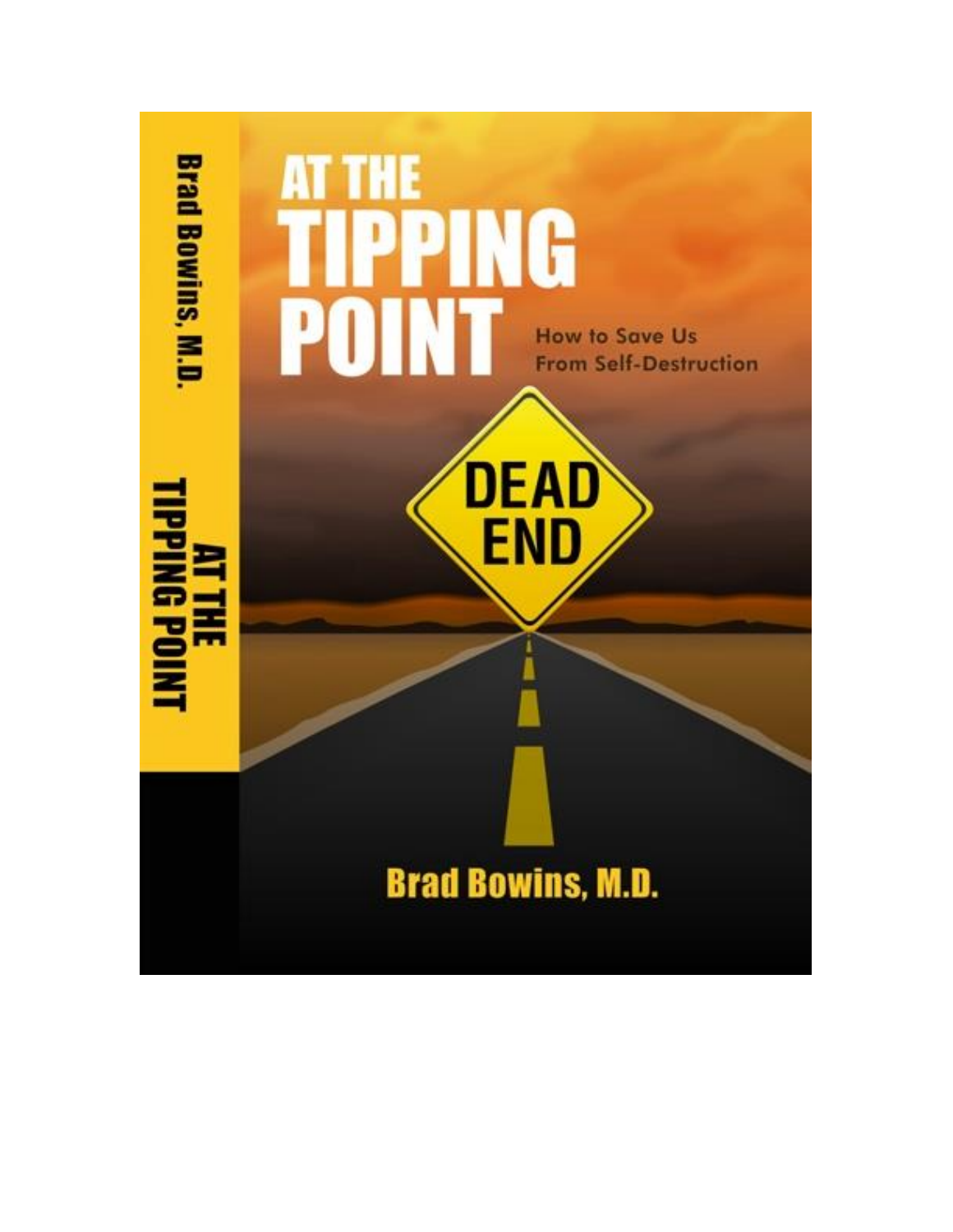# **TOO HOT TO HANDLE: GLOBAL WARMING (Sample Chapter)**

# **Brad Bowins, MD**

## **bowinsbooks.com**

# QUESTION:

The world is facing a major environmental challenge that is having a negative impact on your life now, and will have a much greater impact on future generations. What should we do?

- A. Be optimistic that it will all work out in the end, as these things usually do.
- B. Ignore the problem and let someone else take care of it.
- C. Do whatever we can to fix the problem regardless of the costs.
- D. Research until scientists are absolutely certain of what will work.
- E. Appreciate the realities and proceed strategically.

If you answered A you show the capacity to put a positive spin on negative circumstance that is very good for mental health. Unfortunately, problems typically do not just take care of themselves and environmental issues are no exception. If you answered B, then you are engaging in another defensive response consisting of detaching from the problem. As with positive spins, this approach can limit suffering in the present, but allows problems to escalate. Answer C is the one given by many who care about the environment, but it simply does not work because unless a threat is dire and immediate people greatly limit what they are prepared to sacrifice. Answer D sounds good but shows a limited understanding of the way that science works. Uncertainty can rarely be fully eliminated, and waiting for the impossible ensures we will never get it done. If you selected answer E you are in the distinct minority, and have taken the first step on the path to solving most environmental problems. This approach makes optimal use of limited and valuable resources, thereby increasing the chances of success.

# THE NATURE OF GLOBAL WARMING:

# A Hot Topic:

Although there are many environmental problems, each with powerful consequences, the one that is on the mind of most people is global warming, or as it is often referred to, climate change. The latter name is a bit misleading, because it suggests that somehow the environment should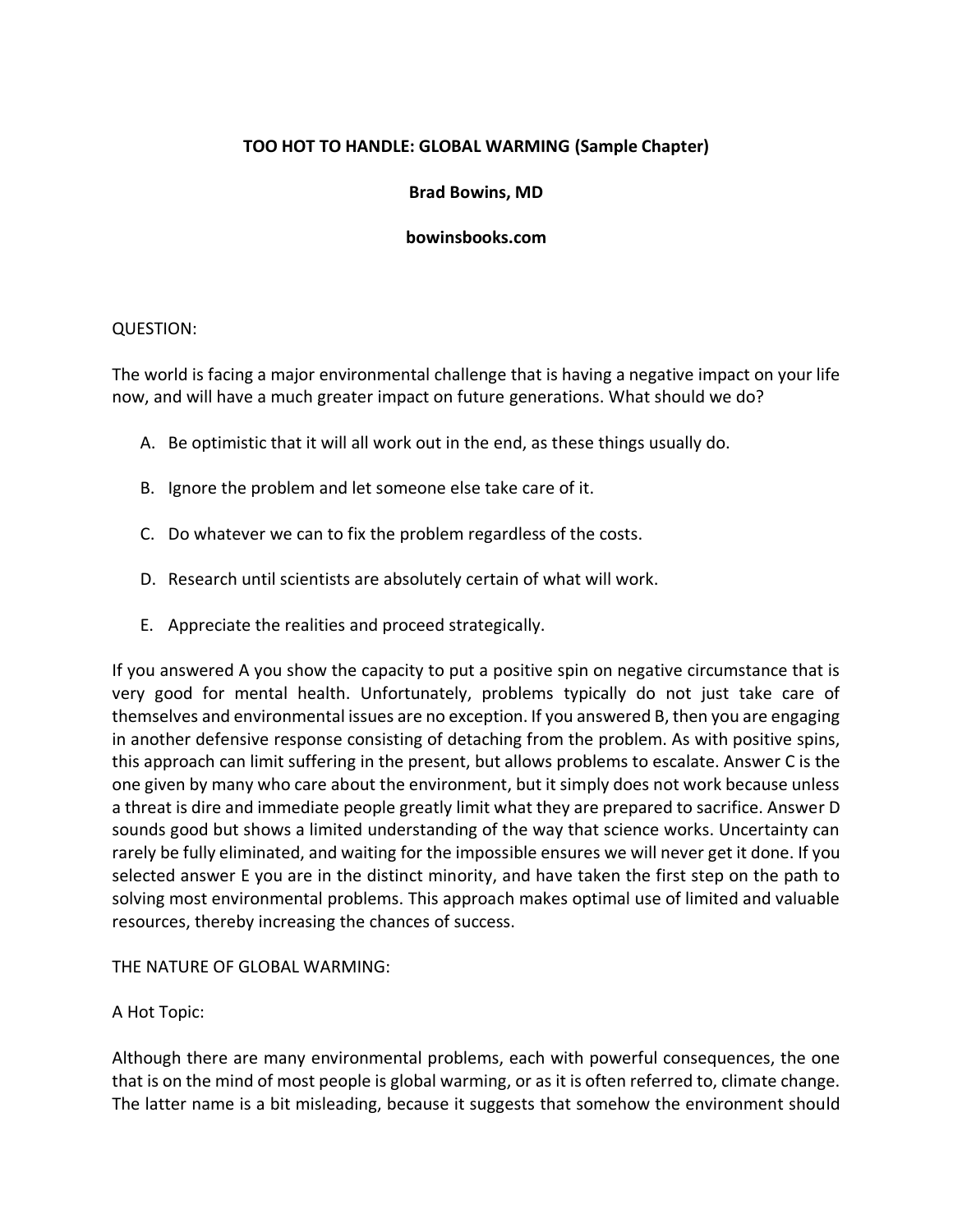remain stable, and that simply never occurs. Imagine if you woke up to the exact same weather every day of your life. The weather is always changing from day-to-day, or week-to-week, and even major fluctuations are the norm. Climate instability is a reality, and even the best weather forecast can go off. How many of us have set out on a day trip based on a forecast of sunny skies, only to encounter torrential rain? And that is for forecasts a day or so out. Try predicting the next month or two. Indeed, true climate stability would put weather forecasters and climate scientists out of a job. Another problem with the term climate change is that many natural fluctuations in weather are falsely attributed to this process. How many times have I heard something to the effect of, "This year we have had some bad storms, it must be climate change." Sounds good, but as we will see some of the problems attributed to "climate change" probably have other origins, and we are misleading ourselves by attributing everything to it.

So although climate change is a popular term it is not really helpful to the average person. Global warming captures the essence of what is happening to the world's climate, as it is slowly and steadily warming, with greater temperature increases at the north and south poles than the equator. One drawback of the term global warming is that it sounds good to many of us. I live in Toronto, Canada, where it is cold for about half the year. The term global warming conjures up images of not having to wear a jacket in winter, and perhaps only the odd day of having to shovel snow. I suspect that virtually everyone in a cold climate has had this fantasy, and even the leaders of some countries like Russia have expressed that it might not be such a bad thing for them. Let's face it if you live in a cold country global warming might sound okay. It is no wonder then that people seem unwilling to sacrifice a lot to deal with the problem. It has even been suggested that the best term might be global WARNING, as it conveys the message that there is a danger and something has to be done about it. However, I will use the term global warming as it more accurately reflects what is occurring, and allows readers to substitute an "n" for the "m" if so desired.

### Global Warming Is Real:

Some question the validity of global warming reading political motivations into it. Others insist we are nearing the end of humanity due to global warming. Is it a true occurrence? YES! The answer is really this simple. The Earth has warmed about .75 Celsius over the last 100 years. Although difficult to predict, it is believed by scientists that we could end up with maybe a 3 degree Celsius increase in global temperatures. Not something to recoil in horror over, but as this story unfolds you will appreciate the self-destructive aspect, and why it is definitely worth applying limited resources in a strategic manner to deal with the issue.

### Gases & Global Warming:

It is often said that without the sun there would be no life, but more accurately without the sun there would be no warmth, and then no life. Energy from the sun reaches the Earth and is radiated back into space. Gases in the atmosphere prevent a portion of that energy from leaving, thus keeping us warm. On Mars the atmosphere is very thin so almost all of the energy escapes back into space, meaning that it is far too cold for life, at least on the surface. So-called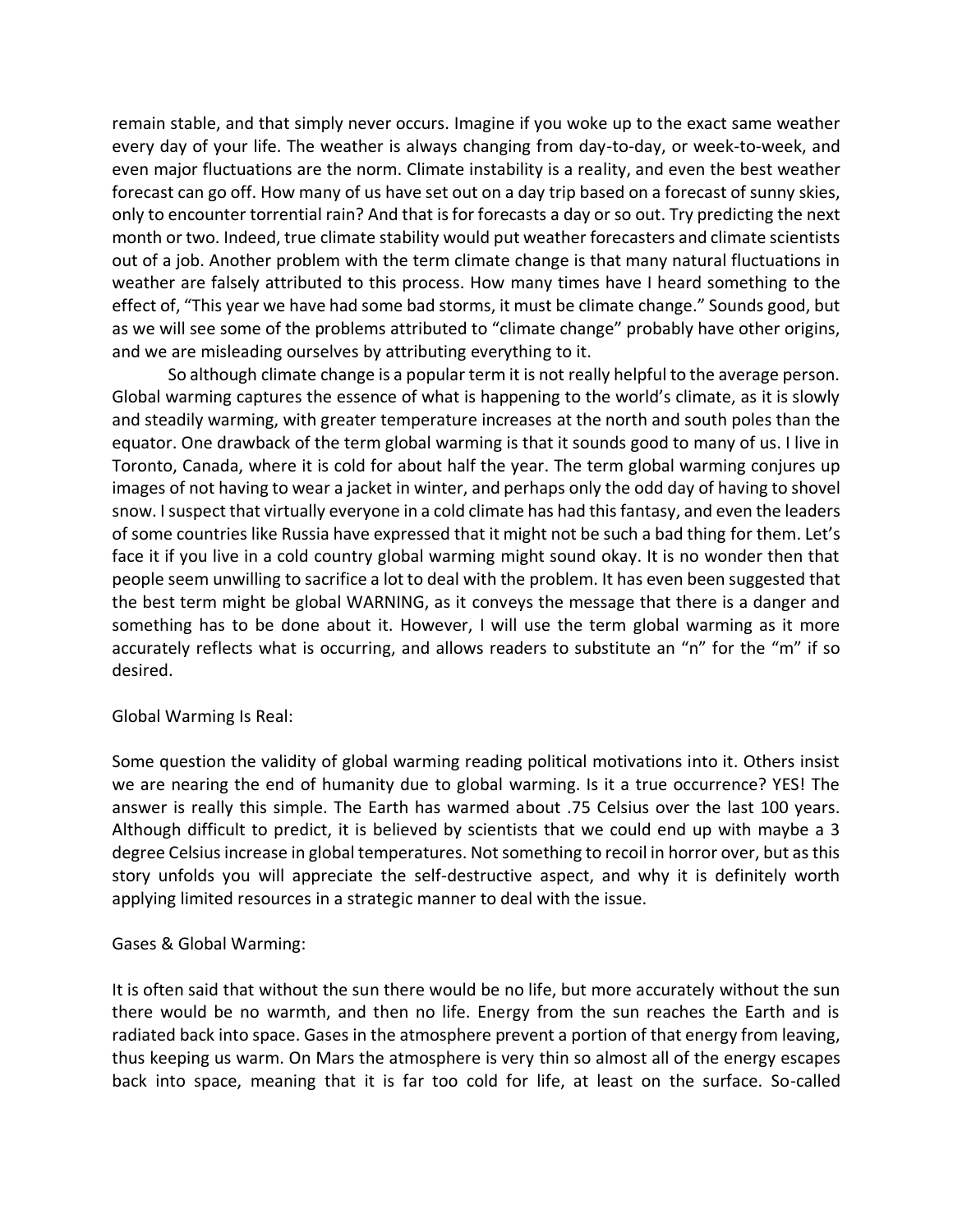greenhouses gases are good then, at least in moderation. In excess too much energy is trapped overheating the planet.

A variety of gases contribute to the greenhouse effect, not just carbon dioxide (CO2) that there is so much talk about. Methane and nitrous oxide are two additional greenhouse gases. Compared to CO2 methane has about 25 times the ability to trap heat in the atmosphere, making it a truly potent greenhouse gas. Human activity including livestock farming, landfills, wastewater treatment, and the burning of fossil fuels, produces much of the methane released into the atmosphere. Increases in atmospheric nitrous oxide, another potent greenhouse gas, arise from fertilizer use, burning of forests and crop residues, and the combustion of fossil fuels. Several other gases produced exclusively by human activity such as PFC's and HFC's, also enter the atmosphere and trap in heat. Simple water vapor is another major contributor to the warming effect. So why is there so much emphasis on CO2? First, CO2 accounts for an incredible 80% of total greenhouse gas emissions, making it the most significant contributor. Second and very crucial to appreciate, CO2 persists in the atmosphere, whereas the other gases clear rapidly. Methane actually undergoes a chemical change producing CO2. Without removal from the atmosphere in some form, a process that might be thought of a scrubbing CO2 from the air, it stays there.

### Accumulation of CO2 In The Atmosphere:

The amount of CO2 in the atmosphere is presented as a concentration, or parts per million. Prior to industry the concentration of CO2 was 280 parts per million; in 2011 it was 392, a very significant increase. Ice cores are taken from glaciers providing layers corresponding to years, as with the rings of a tree. Tiny bubbles of air trapped in the layers provide a sample from the past. Chemical analyses of these air bubbles show how much CO2 there was in the atmosphere, and also the temperature at the time. The evidence is indisputable that first, CO2 levels have been steadily increasing, and second, that temperatures are rising along with CO2.

Al Gore in his book, An Inconvenient Truth, presents the relationship between CO2 concentrations and temperature as a hockey stick with the long handle representing relatively flat CO2 and temperature levels prior to industry, and then the blade sweeping upwards with industrial development. The atmospheric CO2 concentration is now increasing at the rate of about 2 parts per million per year, meaning that in less than 100 years we will be near to or at 600 parts per million, greater than twice preindustrial levels, to produce a temperature increase of around 3 degrees Celsius. No one knows for certain what an acceptable level of CO2 is, and as Roger Pielke Jr in his book The Climate Fix points out, focusing on a hypothetical limit can take away from more successful strategies to deal with the rise. What is clear is that CO2 concentrations in the atmosphere and temperature are both rising. One might say that these events are only correlated and not linked in any cause and effect sense. This argument does not stand up, though, because it is known that CO2 and the other gases mentioned do block solar energy from escaping back into space, thereby increasing the temperature. We might wonder why so much CO2 is in the atmosphere in the first place, and how could we possibly contribute to it?

Much of the CO2 in the atmosphere is naturally occurring from sources such as gaseous volcanic eruptions, the decay of vegetation, and breathing. Every time that you breath out you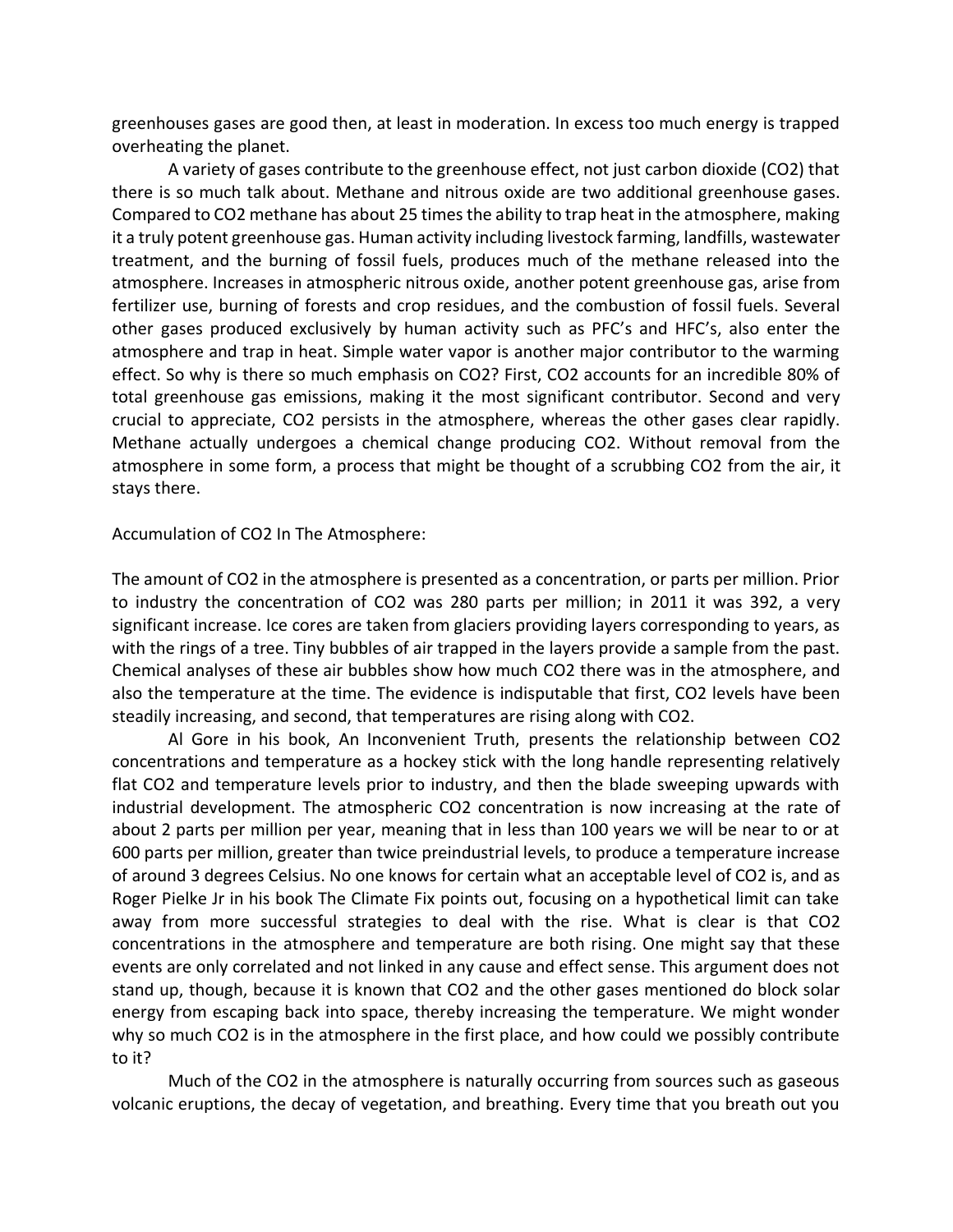are releasing CO2, so those who say mankind is not contributing to atmospheric CO2 are actually doing so in the process of speaking those words. With billions of people on the planet we cannot help but contribute. However, the CO2 released by our combined breathing is not significant relative to the activities we engage in. Many believe that the industrial era marked the start of mankind's contribution to rising CO2 levels, but this is not true. Humans have existed for approximately 200,000 years and our predecessors much longer. For 95% of this time we were hunter-gatherers collecting vegetable matter and hunting. If an area offered abundant food and was not overly dangerous we stayed, but moved where the food was. Then around 10,000 years ago a remarkable change occurred, namely that we began to stay in one place and grow crops based on annual plants. Up until that time 95% or so of vegetation consisted of perennials, meaning plants that live for two years or longer. We picked what food perennials offered.

With agriculture a massive shift occurred from perennials to annuals that only live for one growing season, devoting much of their energy to large seeds. Currently at least 80-90% of crops are annuals, representing a complete shift in percentage from pre-agricultural times. Our ancestors took the seeds of annuals and planted them each year. Seeds were selected from the most productive plants, stored, and used the next season introducing artificial selection. Natural selection increases the frequency of a gene in succeeding generations. For example, more acute close-up vision helped our very distant tree living ancestors see insects and small edible plant parts. Genes that fostered better close-up vision increased the chances of surviving, and these genes became more represented in future generations. Hence, we can see very small things thanks in large part to how our ancestors liked to snack on high protein insects—A yummy thought. Artificial selection is when humans (or conceivably other species) select organisms with desired traits, and facilitate their reproduction. For example, we have many types of dogs because humans have allowed ones with desired traits to breed. Retrievers are selected for retrieving skills, and pit bulls for attack ability. By selecting seeds from the most productive plants and using these for the next season, our agricultural ancestors were engaging in artificial selection of annual plants. All of our main crops including wheat, corn, rice, and soybean are annuals.

Now you might well wonder what this could possibly have to do with our contribution to CO2 in the atmosphere? The answer is much more than what most people would ever suspect. The soil is a massive reservoir of carbon, a key component of carbon dioxide. In fact the top meter of soil holds more than three times the amount of carbon stored in either vegetation or in the atmosphere! With perennial plants the roots stay put for several years leaving the soil undisturbed. With annual plants the soil is always being disturbed due to yearly planting of seeds, and also soil erosion arising from limited roots and no roots, for at least part of a year, when the crop is harvested. So with the advent of agriculture we began disturbing the soil and releasing carbon. In addition, the indigestible parts of annual plants decay and release CO2. Given the small size of the human population and limited scale of agriculture, the impact of this CO2 contribution was very small, but is important to appreciate as it shows how we have been contributing to atmospheric CO2 for a very long time.

The really big change in terms of the human contribution to atmospheric CO2 involves the burning of fossil fuels, an event that ushered in the industrial revolution a few hundred years ago. Carbon is the basis of both animal and plant life. When plants and animals of ancient times died they became buried under land or underneath the sea. Heat, pressure, and time turned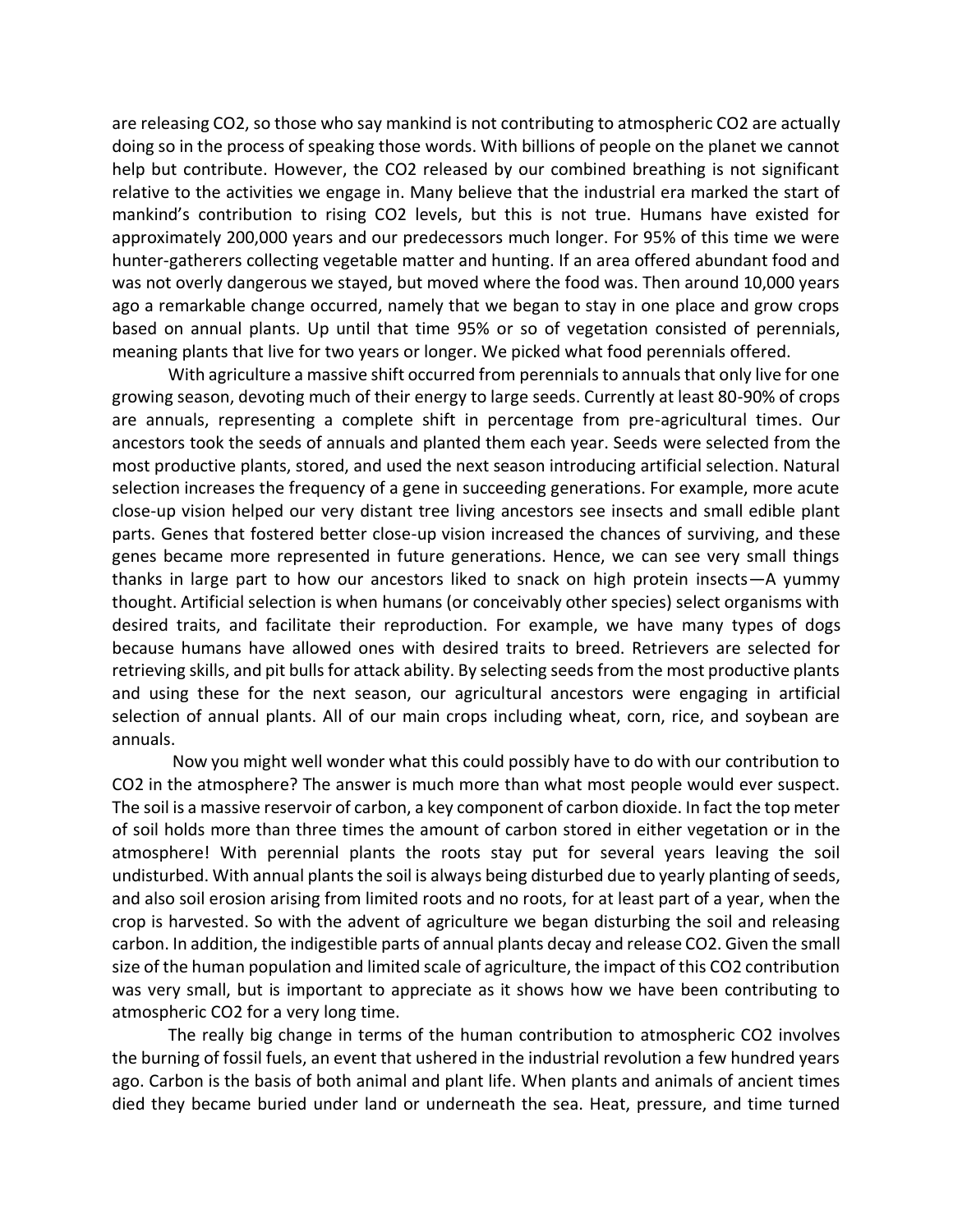these long deceased microorganisms into coal and petroleum. Coal arises from the fossilized remains of plants, while oil and natural gas are derived from a mixture of ancient plants and animals. Burning of carbon based products produces energy, and energy is what powered the industrial revolution. We burn fossilized fuels as if there is no tomorrow, or perhaps more appropriately we burn it as if it's okay to push the consequences off to tomorrow.

Simply put, WE ALL LOVE ENERGY AND CANNOT GET ENOUGH OF IT! Of the roughly seven billion people on the planet, virtually everyone relies on at least one industrial product. For example, the remote New Guinea villager who uses a machete to clear dense brush is tied into the industrial world. In modern societies we could not get by without a constant source of energy for heat, cooling, powering our computers and appliances, and making our cars run. Developing countries use less energy, but as the standard of living in these countries improves so will their energy consumption. In addition, approximately 1.5 billion people are off the power grid, and all of these people would like to be on it. It would be a very unfair scenario and a graphic violation of social justice to deprive these people of access, while those of us in the developing world use energy often with little or no restraint.

So who is to blame? All of us are or none of us are. The lesson to be learned is that we all love energy and will continue to use it. Trying to get the other person or group of people to use far less than what you do is not productive. Of course, those who seem determined to monopolize the world's supply might look at what is a fair intake, and revise their usage accordingly. But the key point is that we will continue to use energy and lots of it. With the rise in lifestyle of people in countries like China and India, the increase will be significant. If these countries had the 2006 emissions of France global CO2 emissions would be 30% greater. Consider what will happen when the 1.5 billion without access to power are connected. Demonstrating how it is a problem that we all share blame in, hyper-consumerism practiced by so many people and hyper-growth promoted by industry, are depleting readily available fossil fuel supplies while adding to global warming. We are all to blame and have to take ownership of the problem.

# SO WHAT'S THE BIG DEAL WITH RISING CO2 LEVELS:

All sorts of problems have been attributed to global warming (do you hear warning), and fear induction based on this is a popular way environmentalists have of getting people motivated to do something about the problem. Furthermore, it is where science has fallen down trying to support claims that appear to lack substance. As pointed out by Roger Pielke Jr (The Climate Fix), this leads to a discrediting of science, and is not necessary because the majority of people believe in global warming and are willing to do at least something moderate about it. We are continually hearing how our climate is so destabilized with global warming that anything and everything can occur. That icicle that fell on my head from the roof this morning—"Oh, it must be global warming." But what can realistically be attributed to global warming? Here are some of the purported impacts with an evaluation of how likely it is that global warming is involved.

# Ocean Acidification:

The oceans covering the majority of our planet absorb about a quarter of atmospheric CO2, comprising a so-called carbon sink. That is good news for the rising CO2 problem but bad news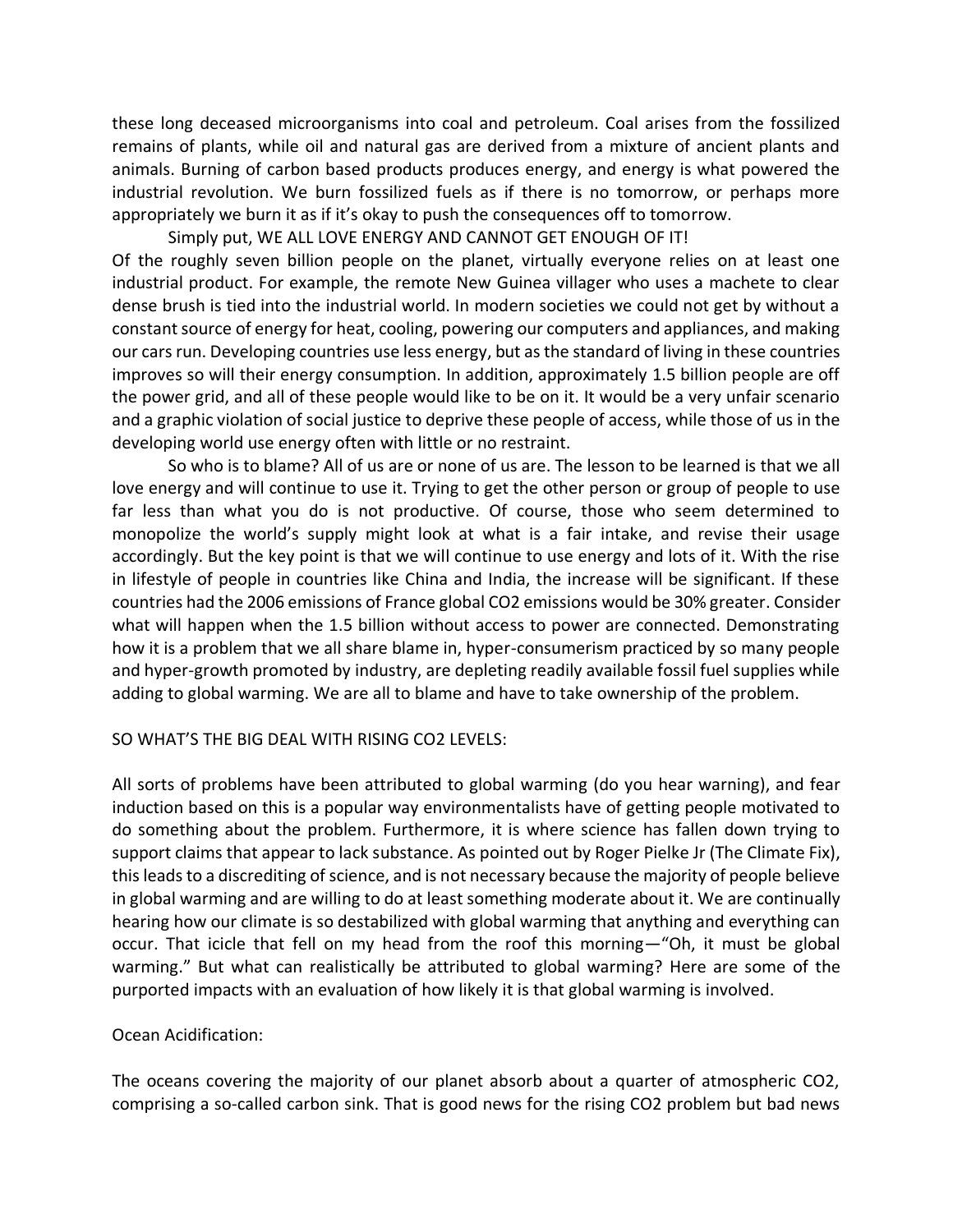for the ocean environment. The problem relates to the acid-base balance of the oceans. Water becomes more acidic when hydrogen ions increase. Ions involve an imbalance of positive and negative charges, the negative provided by electrons and the positive by protons. Hydrogen ions occur when the sole electron is removed leaving only a positive charge (H+). CO2 reacts with water releasing hydrogen ions, thereby acidifying the water (technically it makes the oceans less basic because they are not actually acidic). From preindustrial times to the present the oceans have become 30% more acidic, occurring at a rate about a hundred times faster than the most rapid events in the geological past. This all sounds impressive, but why is it so bad?

Many marine organisms require a solid support structure if they are to survive. For example hard corals need walls around their soft bodies. When you look at coral while snorkeling or scuba diving you are really looking at the solid non-living support structure. Think of an apartment building that is viewed from the outside. The living organisms are inside and require that hard structure around them. If all the tenants of an apartment building were without the building and piled on top of each other, their survival from the pressure, elements, and predators (if we had any) would not be good. Likewise, the coral polyps with their soft bodies and tentacles for catching food particles are very vulnerable, and cannot survive without their solid apartment. Even soft corals that can be seen swaying with the current and surge require hard components within their structure to support the colony. Many other organisms beyond corals also need protection and support. The list is long and includes clams, snails, barnacles, sea urchins, sea stars, brittle stars, and tube worms.

You might now be wondering what makes up the hard part of these organisms? The answer is calcium carbonate. Calcium is a key component of hard structures found in living organisms, such as the bones in your body. Most of us can recall our parents saying, "Drink your milk, your bones need calcium," and we repeat it with our own kids. Calcium ions with a positive charge combine with carbonate ions having a negative charge (positive and negative attract), to produce the calcium carbonate that corals and other marine organisms require. Now think about all those H+ ions in the water due to excess CO2 absorption. They in a sense soak up the negatively charged carbonate ions, leaving calcium without enough carbonate ions to bond with. Hence, there is too little calcium carbonate for all the organisms needing it.

Without calcium carbonate the organisms requiring it becoming weaker and many die. Coral reefs around the planet are suffering, and many are dying off due to this calcium carbonate deficiency. I am an avid scuba diver and underwater photographer. In the Caribbean I have seen firsthand how hard and soft corals have died and been replaced by algae. Reefs I dove in the 1990's that were quite healthy and vibrant are now essentially dead with algae covering them. If anyone suggested to me 20 years ago that those corals will soon be gone, I would have told them they were crazy, not a term to throw around idly when you're a psychiatrist. However, my diagnosis would have been wrong, and the pessimist would have been right. This problem is barely discussed partly because it is hidden even to many divers lacking marine biology knowledge. I have heard some say how colorful the reef looks, when they are only seeing sponges that are much more resilient to ocean acidification.

In contrast to corals in the Caribbean that have largely been decimated, those in many other tropical areas have remained in fairly good health. How can this be if ocean acidification is a global event? All organisms that have survived over time have some degree of resilience, and corals are no exception. They can survive one punch as long as it is not too strong, much as we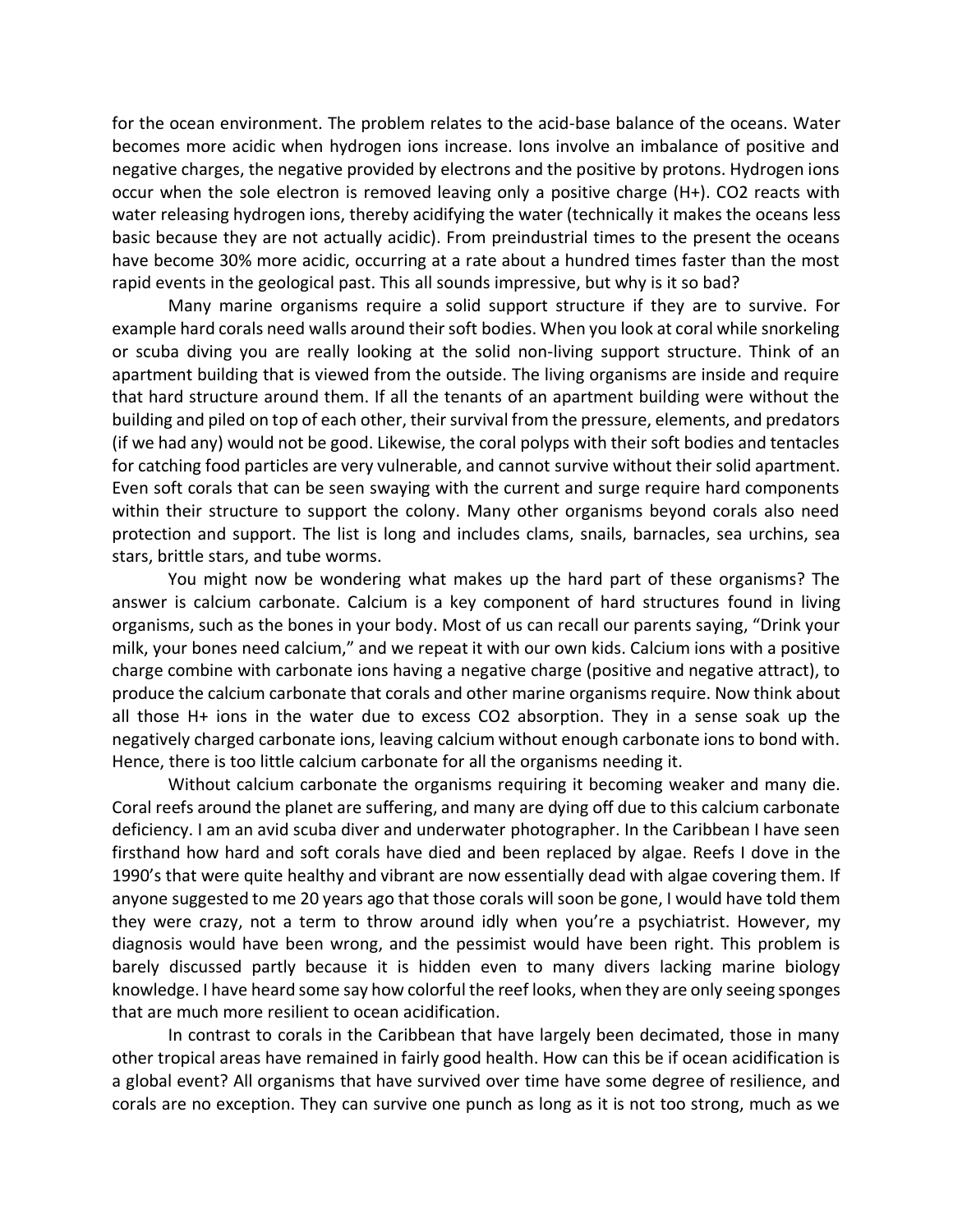can usually survive one punch. However, when there are two, three, four, five, and even six blows, it is too much. This multiple blow scenario characterizes the Caribbean region. The first blow is ocean acidification due to global warming. The second punch is also likely due to global warming, namely rising ocean temperatures. Most corals survive best in a narrow temperature range, and their ability to survive falls off rapidly as the temperature either rises or falls. Ocean temperatures have been rising, and in 1998 the temperatures increased in some areas of the world's oceans such that corals suffered greatly. One of the worst hit regions was the Seychelles that I visited in 1999 to find the reefs decimated. The Caribbean was also hit hard by ocean warming.

A third blow is the removal of herbivores that eat algae and keep the reef clean. In many, or even most parts of the world, there is massive over-fishing, removing amongst other fish herbivores, such as surgeonfish and parrotfish. The Caribbean region has a large human population, many tourists, and a small area relative to some vast Pacific island nations. Not surprisingly, most of the medium-to-large size fish are harvested. In addition, fishing often occurs at spawning grounds ensuring too few juveniles to replace the harvested fish. The death of Caribbean spiny sea urchins, apparently due to a virus that might or might not be related to global warming (probably not), constitutes a fourth blow, because these urchins are major herbivores devouring huge amounts of algae. A fifth blow is nitrogen and phosphorous runoff from fertilizer use and untreated sewage, favoring the growth of algae and boring sponges that destroy corals. Excessive development, particularly along the shoreline, comprises a sixth hit because it results in too much silt in the water choking coral polyps. Very select regions in the Caribbean that have managed to avoid these problems have relatively intact reefs, one in particular being Cuba, where the absence of industrial fertilizer favoring organic farming, negligible shoreline development, and limited fishing have protected the ecosystem. However, due to the multiple blow scenario described, with global warming playing a major role in terms of ocean acidification and likely rising ocean temperatures, coral reefs are fading worldwide, with some regions such as the Caribbean more damaged than other areas. Although hard to predict for sure, all coral reefs might be gone in 30-70 years, a time frame that undoubtedly will be advanced if the other blows that have devastated most Caribbean coral reefs, also exert themselves in more remote regions.

Showing how everything in nature is interconnected, coral reefs have a much greater role than simply providing a source of recreation. It has been estimated that a quarter of all marine species spend a least some of their life on the coral reef. For several the benefit is protection as there are places to hide. Food is also more abundant, and many species spawn by coral reefs, ensuring the continuation of the their kind. Corals are the architectural basis of the whole ecosystem, and its collapse guarantees the demise of countless species. In addition, every marine organism that requires calcium carbonate will have trouble surviving due to ocean acidification, and creatures further up the food chain, such as sea lions feeding on shelled organisms, will suffer. Another very significant consideration is that the marine environment by far holds the greatest potential for new pharmaceutical products, given both the number of species and uniqueness of their chemicals. It is widely believed by scientists, pharmaceutical companies, and many government agencies, that most new drug discoveries are going to come from this realm. If we allow it to be destroyed we might well be giving up on drugs that could save many lives, maybe even your own.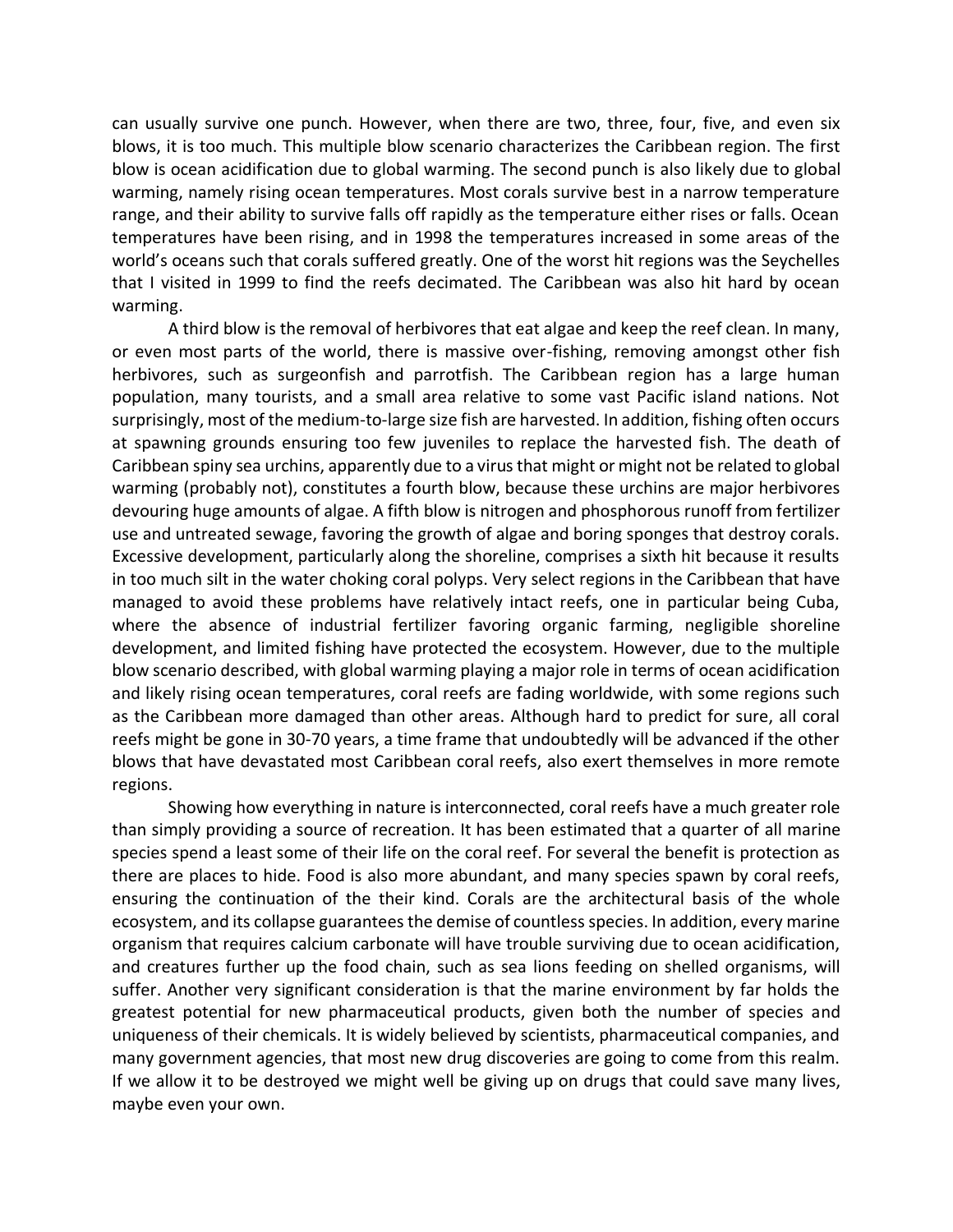I have presented the ocean acidification story in some detail because it illustrates several important processes. First, it provides a very clear example of how global warming has already damaged a major ecosystem. Second, it demonstrates how various influences linked to mankind can interact to produce severe consequences. Third, it reveals how all parts of an ecosystem are connected, such that if one major part suffers the whole system declines. These points are very important to keep in mind as we look at the other impacts, clear and less clear, of global warming.

#### Melting of Ice Due To Global Warming:

We have all heard about how melting ice will raise sea levels causing flooding, but it is important to look at what might realistically occur. Sea ice will not raise ocean levels if it melts, because it is already in the water contributing to the current sea level. However, warmer water by being more expansive than cold water has raised sea levels 17 centimeters (just under 7 inches) since 1900. Due to global warming, sea ice in the Arctic and Antarctica is thinning and has been over several years. The Arctic is water covered by ice that is on average less than 10 ft. thick. The United States Navy has kept detailed records of the thickness of Arctic ice, as submarines can only surface from under the ice when it is thin enough. Since the 1970's the extent and thinness of ice in the northern hemisphere has declined markedly, and it is predicted that perhaps even by 2050, or earlier, the region might be ice free in summer, and maybe ice free period by 2100. While good for transportation with the opening of the Northwest Passage to shipping, it will be much less ideal for polar bears requiring sea ice to hunt.

Land-based ice raises sea levels if it melts, given that it adds to the oceans. Approximately 90% of land ice is found on Antarctica, 9% on Greenland, and only 1% on mountain ices sheets including glaciers. You can see why scientists are so concerned about what is happening to the ice sheets on Antarctica and Greenland. The ice sheets on Antarctica are up to 10,000 ft. thick. If all that land-based ice melts sea levels will rise by 65 meters! A reasonable prediction is that by 2100 sea levels will rise 1 meter. Although this does not sound too scary, consider that 200 million people and most of the world's largest cities live within that 1 meter. In areas with small populations rising sea levels have limited impact, but drastic and very expensive changes are unavoidable if the problem continues. Imagine closing down low lying sections of New York City and moving the population living there to higher ground, and fully shutting down cities like Miami that are now only slightly above sea level. Miami and other locations such as the Bahamas and Maldives, built on porous calcium carbonate (dead coral), cannot survive because water just percolates up through the foundation; imagine building on a rigid sponge with water washing onto the sponge. Perhaps an opportunity for shallow water scuba diving and snorkeling to replace dead coral reefs, but most other people will not be too thrilled.

To fully understand the connection between global warming, land-based ice, and rising sea levels, it is important to look closer at the melting process. When we picture melting ice most of us think of icicles dripping, or ground ice turning into a puddle. As with so many things in nature though systems are more complicated and interconnected, as evidenced by melting glaciers. In Greenland a fascinating phenomena has been observed, whereby a lake will form on a portion of the ice sheet. Interesting in itself, but the really amazing part of this story is how the lake will simply vanish in a matter of hours—Here one moment and gone the next! Where did the glacier lake go? These lakes drain out to the bottom of the glacier forming a lubricant for the ice sheet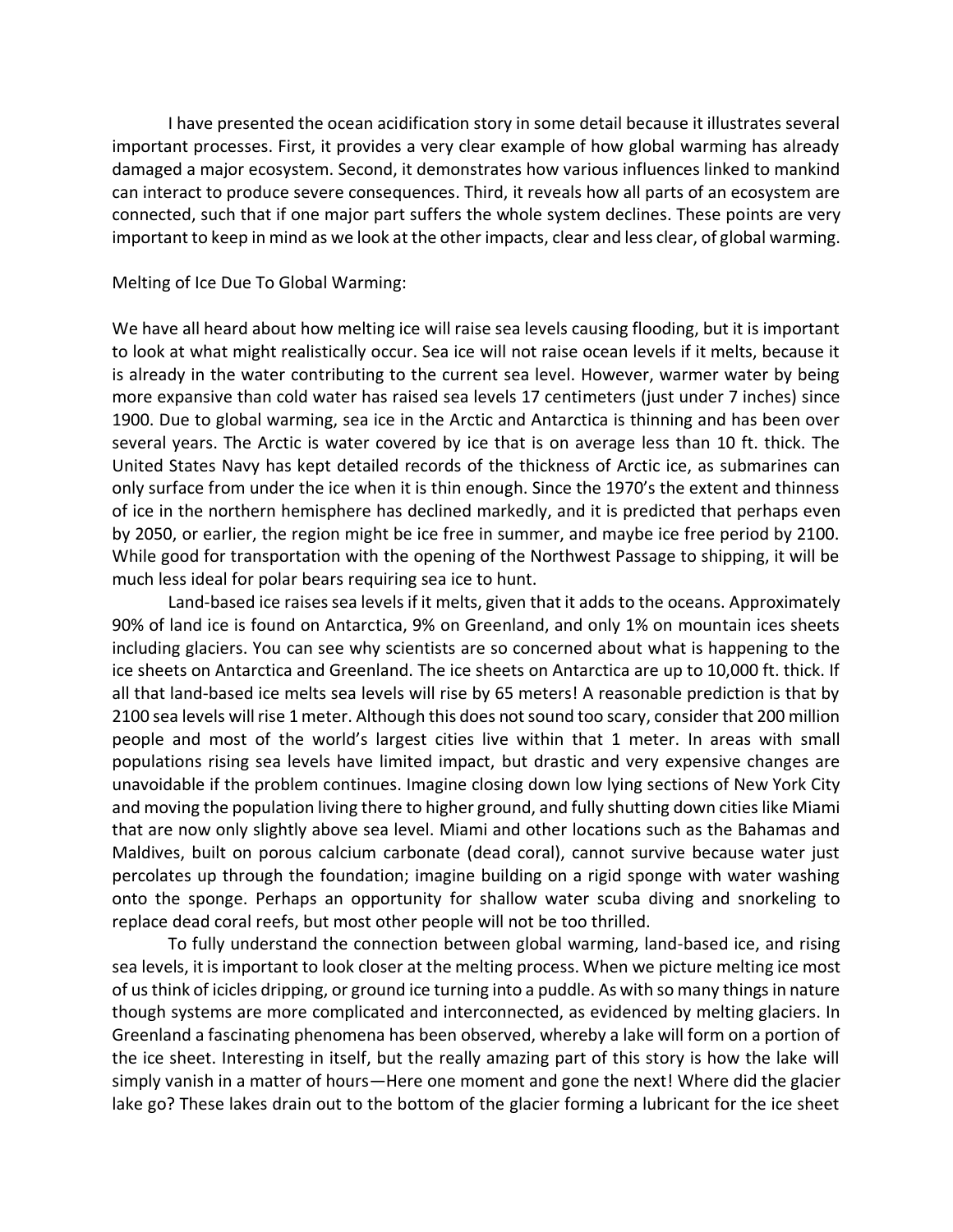to slide on. Consequently, more ice reaches the open water and enters it. As air temperatures warm, more of the ice melts, more water drains out providing a lubricated surface for ice to slide along, and more enters the open ocean. This same process is occurring on the Antarctic Peninsula. Ice sheets the size of Rhode Island and hundreds of feet thick have broken off due to this process. Increasing ocean temperatures from global warming melt the portion of ice exposed to the sea. In Antarctica the vast ice sheets extending out to sea are melting. Ice sheets are not the only victims, though, as the adorable and inspirational Emperor penguins featured in March of the Penguins, have declined 70% in numbers since the 1960's.

The already bad situation to the north and south of the planet might get a lot worse due to a few so-called feedback loops, the first arising from the tendency of ice and snow to reflect the sun's radiation back into space, while open water absorbs it—The Albedo Effect. Greater ice cover then means cooler temperature, whereas more open water heats the planet. As the temperature increases with global warming, more ice melts enhancing the absorption of energy from the sun, thereby producing further temperature increases, melting more ice, and so on and so forth. The second involves warmer water evaporation leading to more cloud cover trapping in heat, thereby raising the temperature, and melting more ice. The third feedback loop concerns the Arctic permafrost, a deep layer of soil that remains permanently frozen so long as it stays cold enough. Billions of tons of carbon stored in this permafrost as methane might be released with thawing, thereby increasing greenhouse gases, that in turn will warm the planet further melting more permafrost and ice. What often at first glance appear to be simple and straightforward environmental changes have a way of being amplified in scope and complexity by these feedback loops, virtually ensuring that any predictions based on simplistic views will be underestimates.

Melting land-based ice has another profound effect on the environment, this one connected to the 1% found in mountains. Glaciers replenish fresh water supplies so vital to life. Snow and cold temperatures in mountain areas augment the ice in glaciers, and the melting of this ice at lower elevations during the spring and summer adds to rivers, streams, lakes, and underground water supplies. Unfortunately glaciers around the world are melting as if there's no tomorrow. One of the most picture perfect examples of global warming is to be found in photographs comparing glaciers now to a hundred years ago. In virtually all instances, the evidence is striking with the early 1900's one showing a healthy glacier, and the more recent picture the glacier vastly receded or even gone. For example, Mount Everest's East Rongbuk Glacier has lost about 350 vertical feet of ice during this 100-year period, now existing as a small remnant of its former self.

Asia relies on glaciers of the Tibetan Plateau, described as the roof of the world. The plateau and surrounding mountains contain the largest volume of ice outside of the polarregions. Tens of thousands of glaciers give rise to and sustain Asia's largest and most important rivers, including the Yangtze, Yellow, Mekong, and Ganges. The Yangtze and its tributaries irrigate more than half of China's rice. Two billion people in more than a dozen countries, depend on these rivers that are in turn dependent on the glaciers of the Tibetan Plateau and surrounding mountains. Over 95% of the glaciers evaluated are losing ice, while at the same time water usage is increasing, the combination threatening the traditional balance between supply and demand. There has been some speculation about these glaciers melting entirely this century, but that appears unlikely. However, the imbalance between freshwater flow from these glaciers and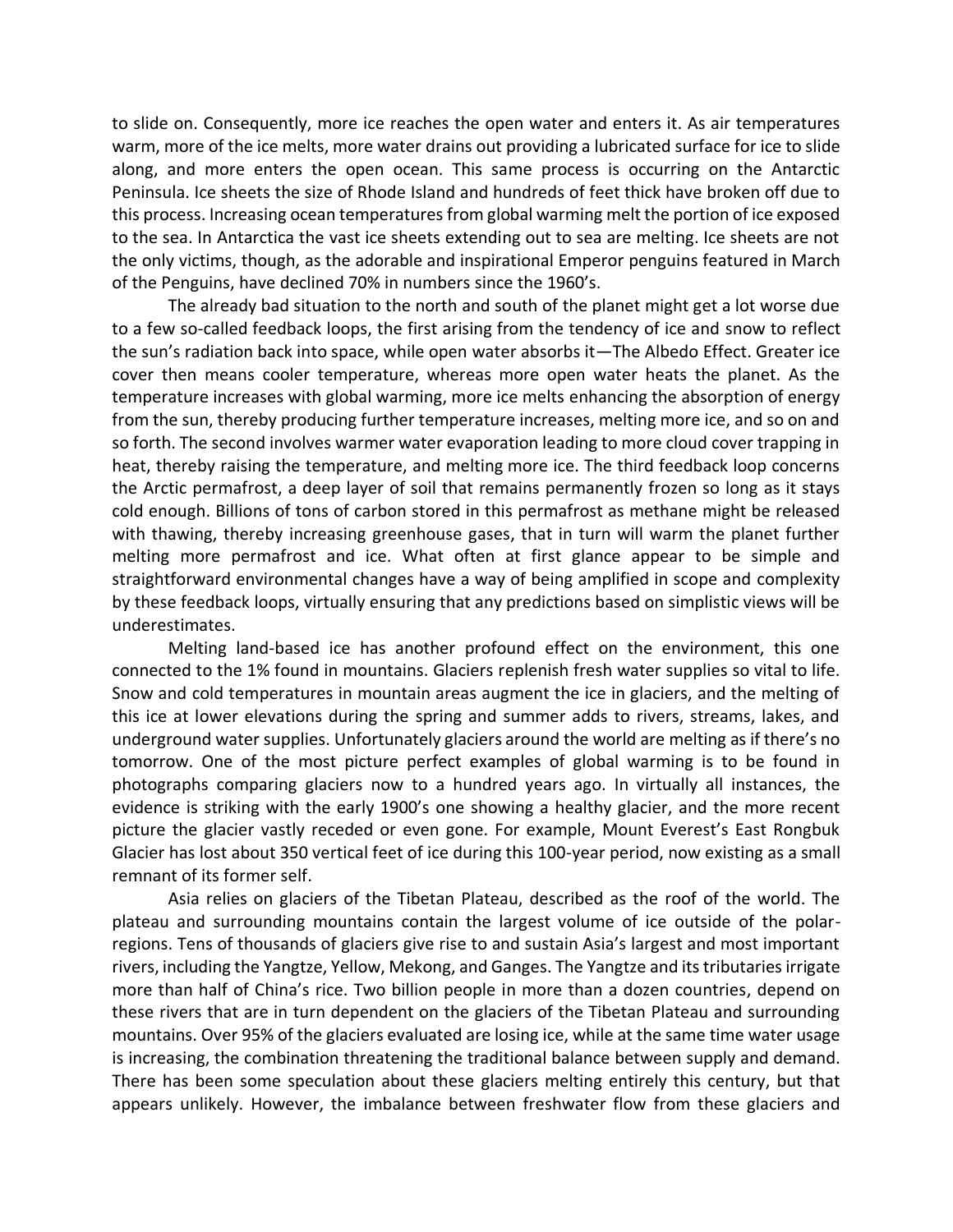increasing water usage will undoubtedly contribute to water shortages, particularly if current water usage strategies for agriculture continue.

### Forest Fires:

In some regions warming of the climate appears to intensify forest fires. Warmer temperatures in some locations mean drier weather, with heat plus dryness increasing the risk of forest fires. These burning forests release more CO2, understandable given that all vegetation releases CO2 when dead or being combusted. Fire does not necessarily kill all vegetation and some trees have evolved resistance. Furthermore, fires have advantages such as returning minerals to the soil, clearing dead vegetation so that new growth can occur, and in some species (pine and oak) fire is needed to crack open the seeds. Like with so many things in life it is a matter of degree. Too limited forest fires, as happens with intense fire suppression, can leave a lot of dead and dry vegetation just ripe for creating a massive uncontrollable fire when conditions are right. Too intense fires can virtually destroy a forest producing a massive release of CO2. In many parts of the world slash and burn agriculture is the norm, whereby vegetation is slashed down and burned to clear the land for planting. This practice contributes to the CO2 we are pouring into the atmosphere.

A very interesting example of how global warming contributes to forest fires involves the mountain pine beetle. This 5 millimeter long beetle is found in the forests of western North America from Mexico to British Columbia. Although small in size, it has produced the largest forest insect blight ever in North America. Over vast swaths pine trees have died, with the dry decaying wood releasing CO2. Forest fires appear to have increased as a result releasing CO2 even faster, although this is not proven. In normal circumstances the mountain pine beetle actually contributes to the health of the forest by attacking old and weakened trees, thereby speeding up forest regeneration. Cold winters and wet summers keep the number of these beetles in check so they can really only damage the weaker trees. With global warming summers in some regions of western North America are drier, and perhaps of even greater significance, winters are not cold enough to limit their growth. Consequently, the outbreak that is occurring now is ten times that of previous ones.

Pine beetles spend most of their life cycle under the bark of pine trees where eggs are laid. The invading beetle releases a blue stain fungus that blocks the trees defenses, and also the flow of water and nutrients. Females invade first releasing chemical messages to attract other pine beetles, and with sufficient numbers the tree is overwhelmed and dies, cut off from water and nutrients. Huge swaths of forest in British Columbia and parts of Alberta are infected, with over 40 million acres in British Columbia alone! The Canadian Forest Service estimates that by 2020 the pine beetle outbreak will release 270 megatonnes of carbon into the atmosphere from Canadian forests alone. American forests are also affected with significant damage occurring in Colorado and Wyoming. As with any global warming issue there is controversy, with some people arguing that pine beetle forest kill might actually reduce available fuel for fires. Even if this perspective is shown to be true, it does not change the reality that pine beetle killed trees shift from CO2 absorbers to CO2 emitters.

Large healthy and mature trees excel at taking CO2 out of the atmosphere to support photosynthesis (CO2 + water in the presence of sunlight produces sugars) necessary for survival.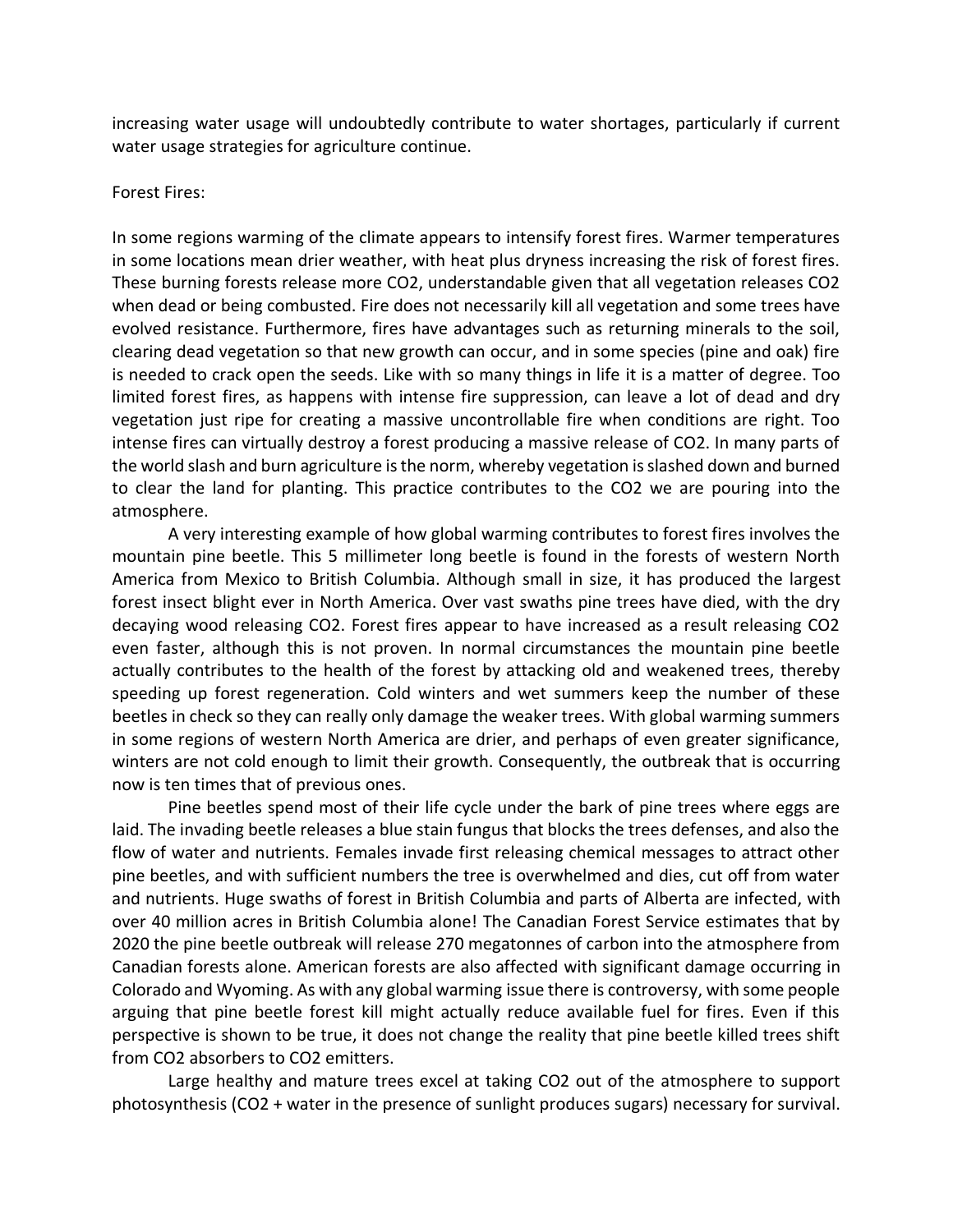The larger and healthier the tree, the more photosynthesis and more CO2 absorbed. Turning these CO2 absorbers into dead CO2 releasers is an obvious problem when it comes to managing greenhouse gases. The mountain pine beetle infestation adds to the transformation of mature trees from carbon removers to carbon contributors. This transformation is also occurring with slash and burn agriculture and industrial deforestation for timber and plantations (palm trees for palm oil and sugar cane for biofuel). These influences on the forests of the world are adding to atmospheric CO2, with global warming producing the massive pine beetle infestation that in turn appears to be adding further to atmospheric CO2 levels.

### Hurricanes:

Also known as typhoons in most of the world, hurricanes can produce tremendous damage, making them the perfect poster child for environmentalists and environmentally concerned scientists and politicians trying to get a motivational rise, out of what sometimes seems to be a largely apathetic public. Unfortunately or fortunately, depending on your perspective, global warming does not seem to have a clear role in hurricane risk, as covered very well in The Climate Fix. One of the fascinating things with natural phenomena is that no one really seems to notice or care unless people are in the way. Imagine these two potential headlines in the news: "Hurricane wipes out palm trees!" "Hurricane destroys large town!" Any guesses as to the story that will sell more copies? If you picked the former do not consider a media career. Scary news sells and hurricanes fit into this very nicely given the potential for great damage. Linking global warming to forest fires involves an intrinsic logic. The same logic does not readily apply to hurricanes, and severe ones have been documented in the western Atlantic, Pacific, and Southeast Asia over the course of many years. It might be feasible that warmer surface water provides more energy to the hurricane in select instances, but there are undoubtedly many other factors influencing whether or not a weather system starting off the coast of Africa has a major, minor, or negligible impact on North America.

So if hurricanes and typhoons are not worse due to global warming, why does it seem to resonate with so many people? As Roger Pielke Jr (The Climate Fix) argues, the real issue is development and people living in the path of hurricanes that even our recent ancestors avoided. For example, the coastline of Miami has become vastly more developed then it was a century ago. A hurricane back then might only have produced the, "Hurricane wipes out palm trees" headline, but now it produces "Hurricane kills people" type headline. The latter phrase catches the attention of the public, and also that of insurers having to pay out large settlements. Supporting the role of development in our perception of hurricane severity, the most hurricane damage occurred in the United States during 1991-1994, a period that was also the quietest for hurricanes! People are getting in the way of natural events, such as hurricanes, and this amplifies public perception of the intensity of these events. The same problem seems to apply to flood damage, not surprising considering that when safer prime land is exhausted developers turn to riskier areas. They are not required to absorb the cost, or any portion of it, for building in the path of severe weather events. The profits are for developers while costs are for taxpayers and insurance companies, although the latter ultimately transfer these costs on to individuals in terms of higher premiums.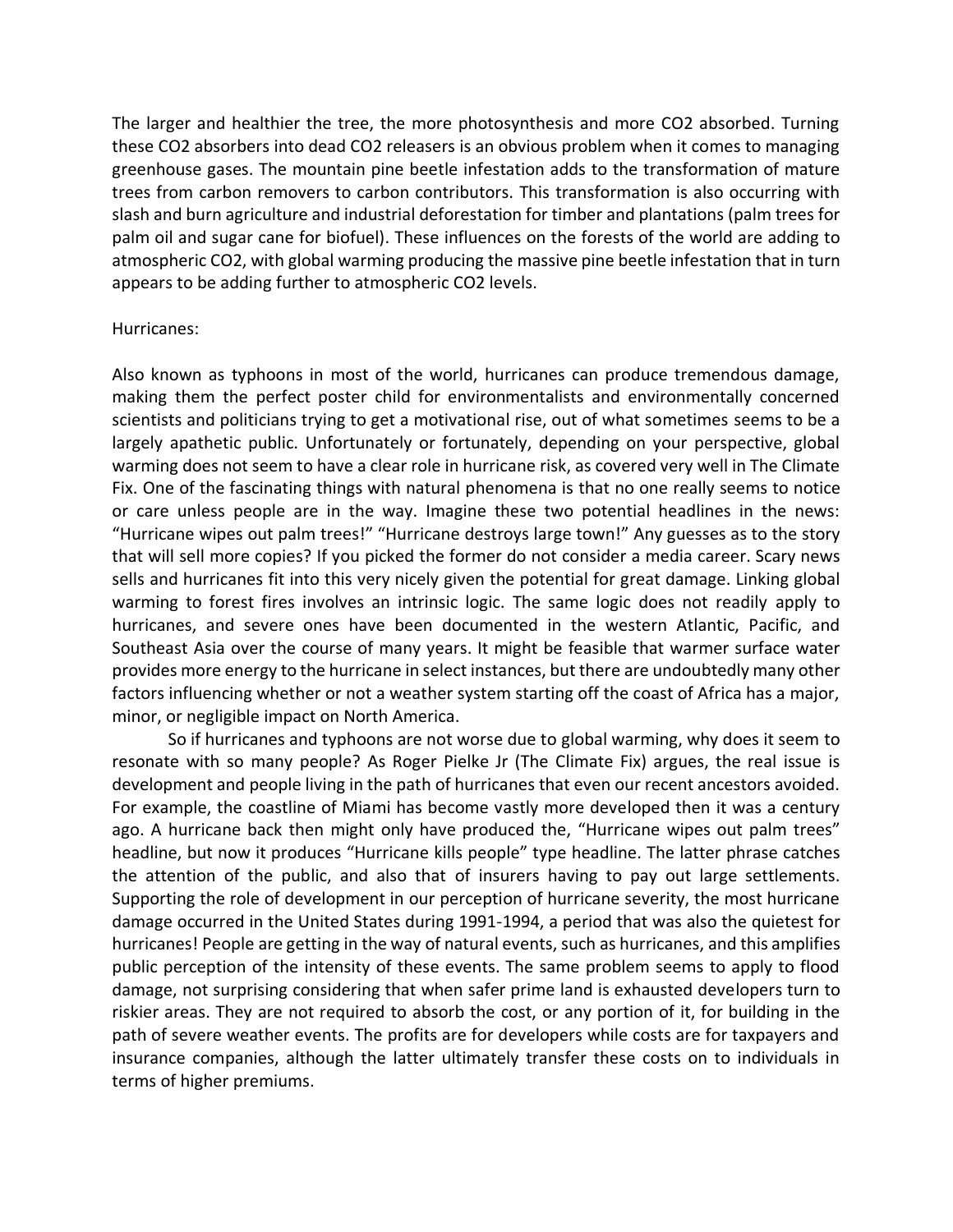#### IS THERE ANY WAY TO SEE WHAT A GLOBALLY WARMED ENVIRONMENT IS LIKE?

So far we have seen what greenhouse gases and global warming appear to contribute to, and what they likely do not. It would be nice if we had an example of a globally warmed world that we can look at and observe the changes. That example is the Paleocene-Eocene Thermal Maximum (PETM) occurring some 56 million years ago, long before we arrived on the scene. Over a period of 20,000 years or so greenhouse gases rose dramatically and the planet warmed. The reason for this warming obviously could not have been mankind, but seems to have involved the release of carbon stores that occurred when the supercontinent Pangaea broke up. Molten rock and intense heat rose up through a landmass encompassing what is now Europe and Greenland. Baked carbon rich sediments released CO2 into the atmosphere.

Another source of greenhouse gases during the PETM consisted of methane, the simplest hydrocarbon consisting of a single carbon atom surrounded by four hydrogen atoms. Methane hydrate is an ice-like compound with water molecules surrounding a single molecule of methane. This compound is stable only within a narrow range of pressure and low temperatures. Deposits of methane hydrate are found in Arctic permafrost, under the sea floor, and on slopes linking the continental shelves to the deep abyssal plains. With the tearing apart of landmasses and formation of the North Atlantic Ocean, massive amounts of methane hydrate were likely released. With 25 times the warming power of CO2, and conversion to CO2 after a decade or two, this methane release was a major factor, something to keep in mind when we consider current global warming and its impact on Arctic permafrost. It also appears that man-made global warming is now heating up cold ocean water, and releasing methane from the slopes linking the continental shelves to the deep abyssal plains, as occurred during the PETM.

Let us now look at environmental change associated with the PETM. Beyond any doubt things were very warm with a temperature increase of about 8 degrees Celsius. The region of the world including China, India, southern Europe, and the United States, that now includes half of the current population, scorched at over a hundred degrees Fahrenheit day and night. Animal and plant life migrated to the colder regions to the north and south. Ocean temperatures increased from top to bottom, such that the bottom was around 60 degrees Fahrenheit (F), up from the normal temperature of just above freezing. Arctic ocean temperatures in the summer rose to 74 degrees F. All that nice land ice keeping sea levels down was completely melted and sea levels increased by 220 ft! Recall I mentioned that a rise of about 1 meter (just above 3 ft.) is a reasonable estimate for what might occur by 2100 or so. Maybe that reasonable estimate is not so reasonable.

Acidification of the oceans evident with current global warming characterized the PETM, resulting in the virtual elimination of sea creatures relying on calcium carbonate. Goodbye corals and most shelled organisms. Oxygen levels on the sea floor were greatly reduced, leading to the death of additional marine organisms. Forests appear to have dried out in some areas likely contributing to increased forest fires, and insect populations grew. Consider how the mountain pine beetle might flourish in such a world. Clearly the PETM suggests that we might consider formally changing the term global warming to global warning. Some might question whether or not we can compare the PETM to the present. The evidence indicates that such a comparison is wise.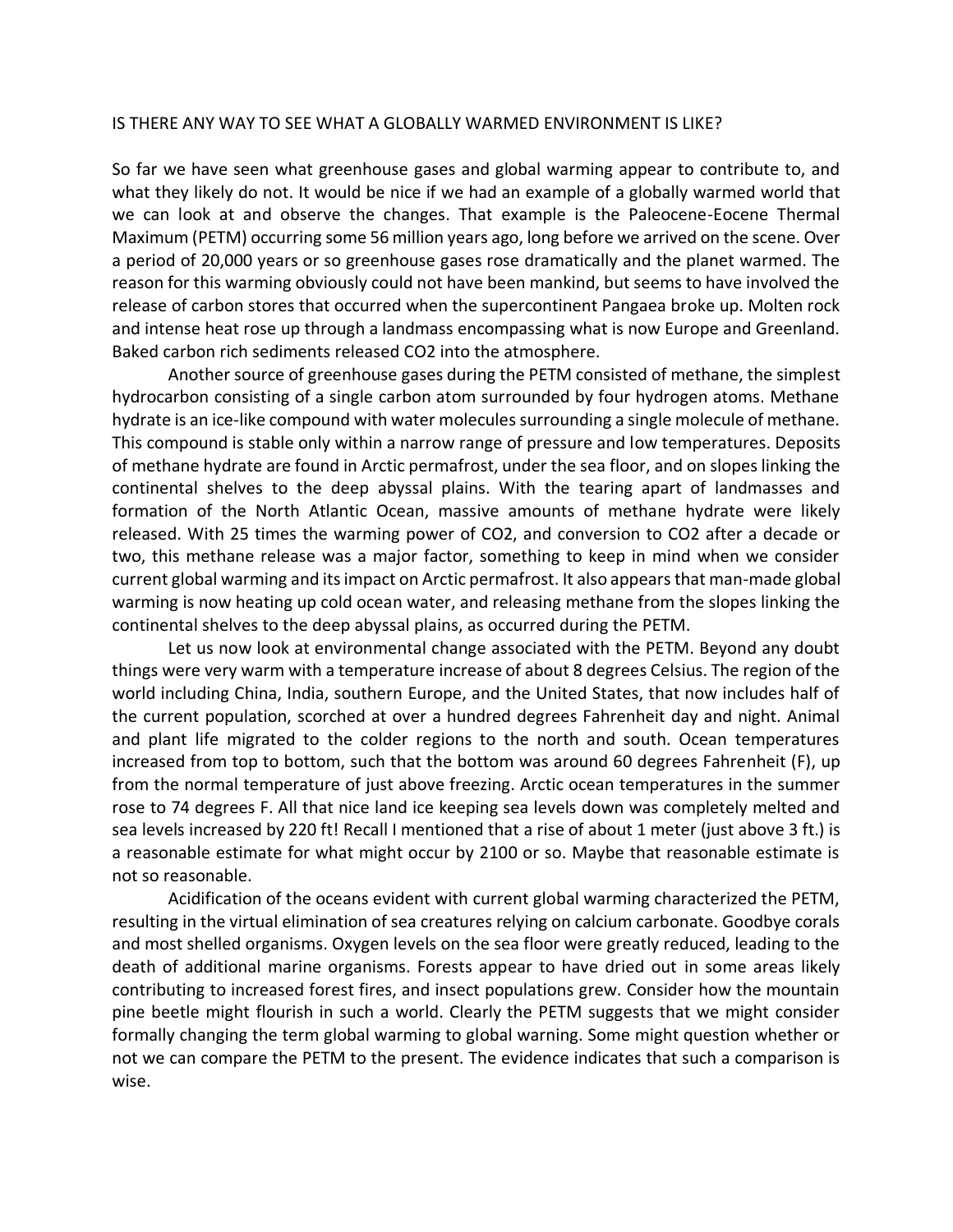The burning of fossil fuels since the eighteenth century with the advent of industrialization, has released more than 300 billion tons of carbon into the atmosphere. Sounds like a lot but it only represents a tenth of that still in the ground transferred to the atmosphere during the PETM. Estimates suggest that if fossil fuel burning continues unabated we will be at the same place by 2400 as the PETM, making it an ideal model of what advanced global warming will look like. Interestingly, the situation might end up being worse than the PETM, because the time frame for change is a crucial factor in the ability of ecosystems to adapt. Prior to the PETM during the Cretaceous period, that ended 65 million years ago when an asteroid impact killed the dinosaurs, the world was a hothouse. Research indicates that species adapted better to this warming because it occurred over millions of years instead of the 20,000 of the PETM. Imagine if global warming and related changes were to occur over only 500 hundred or so years! Oh, but that is precisely what we are into now with global warming.

### CAN WE DO ANYTHING ABOUT GLOBAL WARMING?

I sincerely hope that by this point no reader seriously doubts that we need to do something about global warming. If the problem continues unabated we are all in trouble. We are engaging in selfdestruction, and certainly as pertains to our children and grandchildren. Anyone thinking that all is well should consider donating their brain to medical science, as it might go a long way in helping us understand how some people place massively positive spins on experience, even in the face of truly negative evidence. I know a person who was diagnosed with a form of blood cancer that few people survive. He never doubted he would live and sailed through chemotherapy remaining free of cancer ever after. Unfortunately, with global warming we are talking about a much more extensive system not likely to be profoundly, or even slightly, influenced by our best positive spins. I will assume that the majority of readers are with me that we should do something about global warming. Please note that I have not said what we should do or how much of it, just that we do something.

Surveys and just everyday conversation backs up the position that people are interested in doing something. The problem is that people are very confused about what to do and how much of it. Pessimism enters the picture with many hearing how it will all be too little too late. The failure of governments to address any of the global warming issues in a constructive fashion reinforces this pessimism. There is also opposition to any substantial change, such as opponents of wind farms arguing that our health suffers from wind turbines, and that too many birds and bats are killed. Then there is the hyper-growth focus of the economy with hyper-consumerism supporting it, requiring ever increasing fossil fuel consumption. Understandably the average person, and even those familiar with the issues, are doubtful we can do much, or that much will ever get done.

Fortunately, optimism is warranted based on a realistic option that will involve limited upfront expenditures and overall cost savings, plus many side benefits. As with any solution this one is going to take time, in the range of 20 to 50 years, so the sooner we start the better. First, however, let us consider the various things that we might try and do in response to global warming. Three general types of strategies have been proposed: Prepare so we can adapt, reduce CO2 emissions, and remove CO2 from the atmosphere. These types of action are not mutually exclusive, and any sensible person will agree that working on all three is the best way to go. This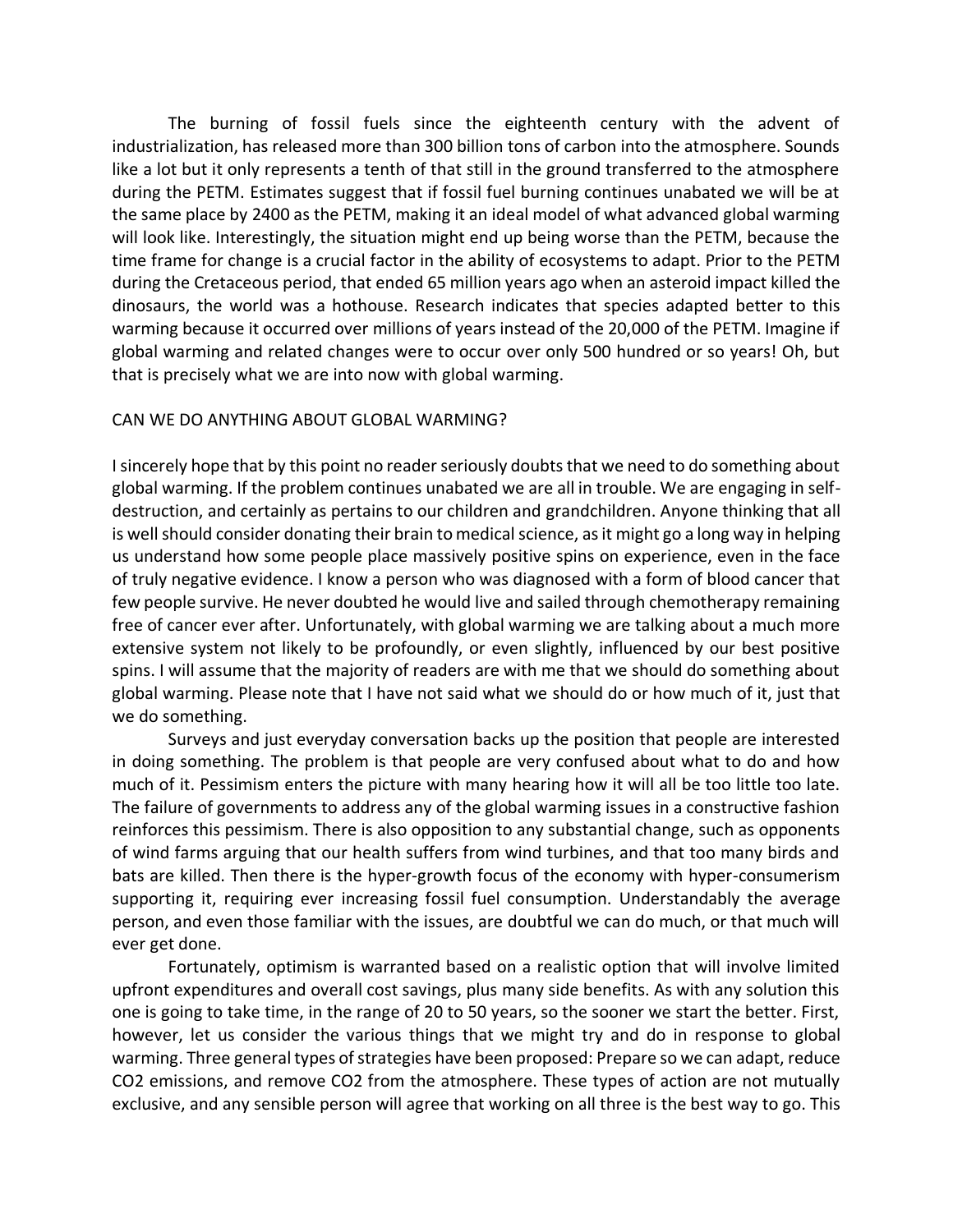latter statement is important to keep in mind because often when a viable solution is proposed for a problem, people forget all others that can play a major role in the final outcome.

#### Prepare:

Be prepared as the Boy Scouts like to say, and prepared is what many parts of the world will have to be. Already some nations vulnerable to rising sea levels are taking action. In the Netherlands floating homes are being built and people are already living in them. Images of houses floating around come to mind (do I see a comedy movie here?), perhaps with piloting capacity so you can drop the kids off at school and then float to the office. Of course the school might float as well, so it could come to your house. Humor aside, these solutions are highly innovative and might allow a low-lying nation such as the Netherlands to survive, as opposed to becoming a scuba attraction. Along the same line, the Maldives has embarked on a highly ambitious project to build floating islands! A Dutch company has been partnered with bringing their experience and ingenuity to the project. Diagrams of the islands are stunning with multilevel green spaces and accommodations underneath the terraces. The price tag for even one of these islands must be incredible, making it hard to imagine how this could be done for the whole country, but at least they are trying. Beyond this ambitious project the Maldives government is buying up land in nearby countries in anticipation of moving some of the population, and has gone carbon neutral to limit their own contribution to global warming.

On a somewhat more modest note, countries might try to restrict development to areas elevated enough to survive at least a one or two meter rise in sea levels. Of course development is difficult to control, and as we have seen more people are getting in the way of unpleasant natural events, with developers only focused on profits more than happy to accommodate these desires, and even create the market. However, to be developing in areas that will be underwater without heroic measures is certainly either very shortsighted, plain crazy, or both. People must consider these issues when thinking of building in a given area, and politicians and regulating agencies need take this into account when approving projects. Pushing costs down the road is a popular strategy, but the costs might prove far too great favoring a more conservative approach, such as simply not developing regions that are projected to be submerged in several decades.

Forest fires are a consequence of global warming in some settings, and dead tree removal is a strategy to reduce this risk. In Colorado where trees tend to be densely clumped, removal in select areas where people frequent such as parks is ongoing. Governments in western Canada and the United States are trying to provide incentives for companies to harvest beetle-killed trees. The commercial timber life of these dead trees is about 8 to 10 years. Some effort is even being directed towards using these trees for biofuel or biopower. As with the flooding consequence of global warming, preparation strategies for forests are important. Unfortunately, a major problem with this approach is that it only works for some of the global warming impacts, and to a limited extent. Acidification of the oceans is an example of a global warming impact that we are really powerless to do anything about. Floating homes or islands are a very costly solution that might work to a limited extent for some wealthy individuals and nations, but are out of reach for most people of the world. Likewise, it will likely prove impossible to remove and market all the pine-beetle killed timber.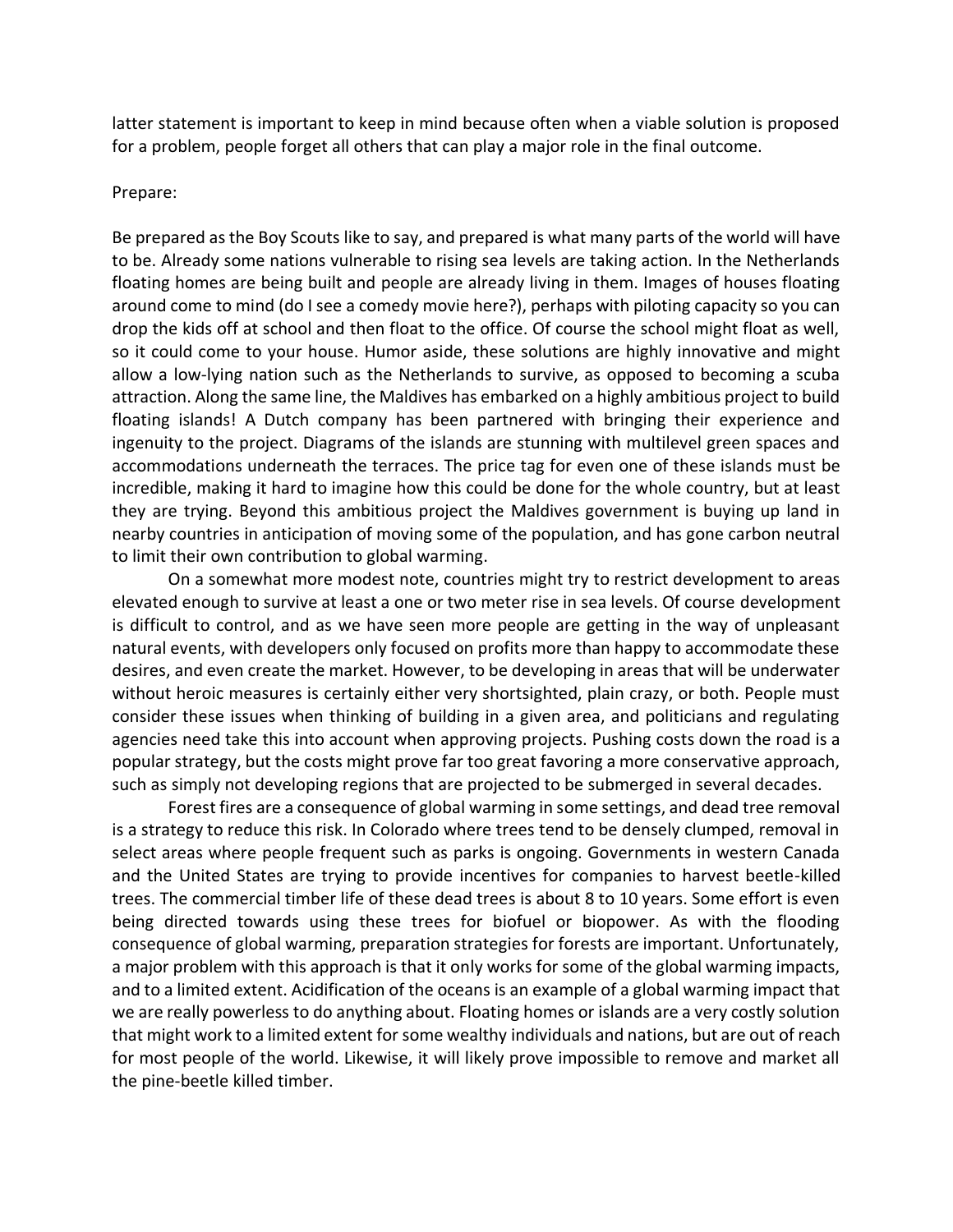As is evident from the examples provided a lot of ingenuity is being applied to manage and prepare for global warming related events. Our ability to devise and modify technology suggests that further steps can and will be taken. Regrettably, these might prove to be grossly inadequate if we get to the point where sea levels rise above 200 feet, and most of the currently inhabited world is baking. In addition, it is a sad state of affairs given human ingenuity and technological ability to let it come down to preparing as best we can. Sure for earthquakes this does make sense, as we cannot predict when and where they will occur to any great degree of accuracy. Since buildings kill and not earthquakes, constructing earthquake resistant buildings has proven very successful. The 2010 Haiti earthquake was so devastating not because of the event itself, but due to the interaction of the event with shoddy construction and the high-density population in the capital city. So while global warming preparation is important, hopefully we will not rely on this approach as our major one.

### Reducing CO2 Emissions:

Most attention by far has been directed to this category of global warming response, and you would have to be living in the most remote part of the world, or perhaps moon, to not have heard of many of these options. Generally speaking ways of reducing CO2 emissions can be divided into improved efficiencies and switching to greener sources of power.

Improved Efficiencies: We all are aware of much more efficient light bulbs that can save a great deal of energy, and hence money, for both individuals and businesses. Appliances of old were energy consuming monsters compared to the greater efficiency of modern units. Efficiency certifications such as Energy Star indicate that a product is a winner in terms of the energy required to operate it. Many individuals and businesses have already made the switch to more energy efficient lighting and appliances. Even entire houses and building have been designed based on principles of energy efficiency, with the LEED (Leadership in Energy and Environmental Design) representing the highest of green standards. One component of LEED design is high efficiency windows that quadruple the thermal performance of double pane glass, and can be made from regular glass. Windows of the Empire State Building have been converted. Other innovative strategies applied to buildings and homes include white roofs reflecting heat thereby lowering cooling costs, and green roofs insulating against heat and cold while absorbing storm water.

Great improvements in energy efficiency have also been made in transportation. Efforts are focused both on improved mileage using regular fossil fuels, and use of greener strategies such as hybrid and purely battery-operated cars. Currently the gas-guzzling beasts of the recent past are being replaced with vehicles with a much reduced carbon footprint. So-called Smart City Technology can assist in the energy efficiency of transportation, such as by informing drivers of what roads, or even sections of a parking lot, are crowded to prevent congestion and unnecessary burning of fossil fuel. All these efforts are to be applauded both for the designers of the technologies and users, because overall they are significantly reducing our carbon footprint.

Greener Sources of Power: Green energy provides lower carbon energy than burning fossil fuels. Wind turbines harness the power of the wind in a similar fashion, but at a much larger scale, than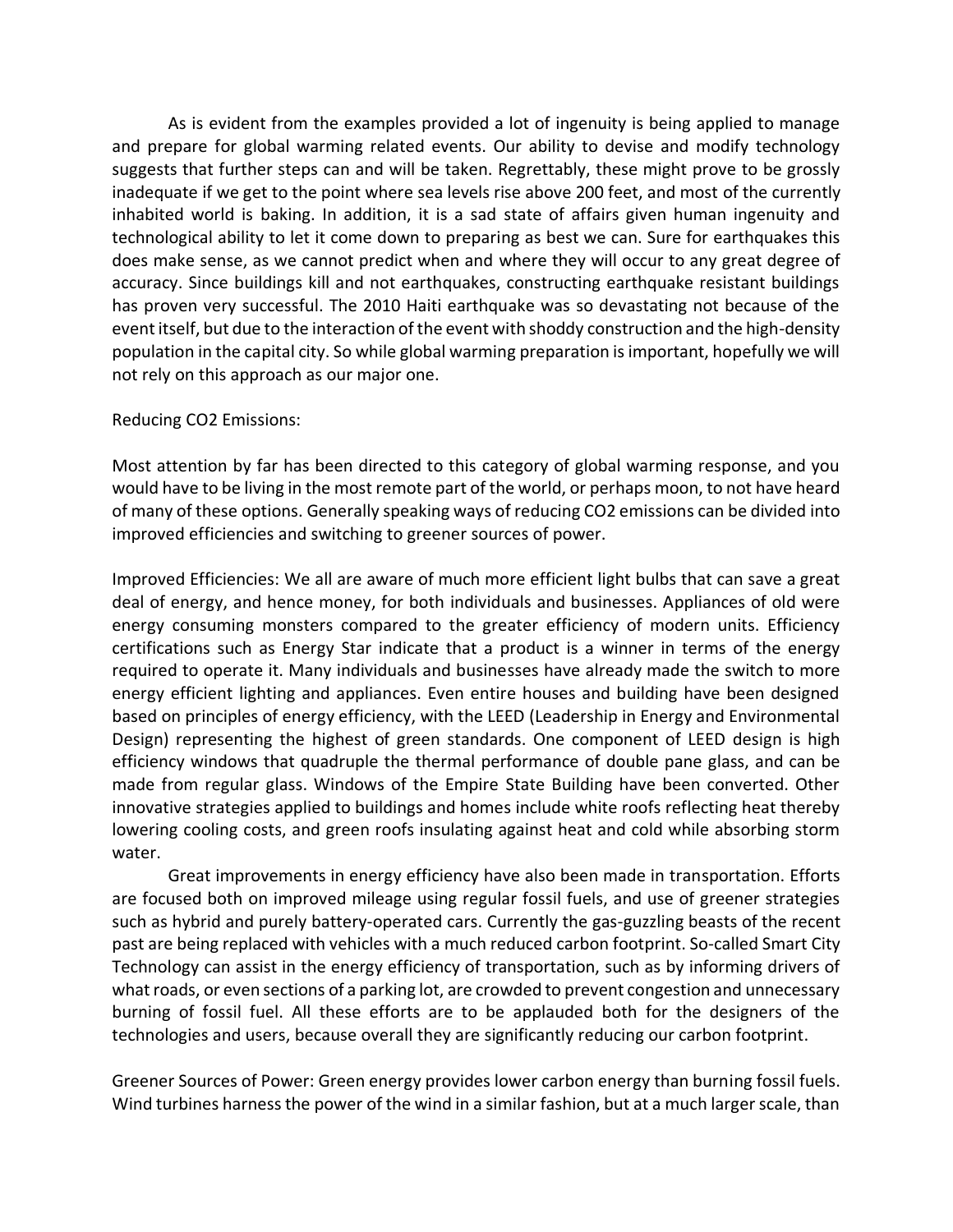farmers of the past using energy from windmills. There is solar power taking sunlight and converting it to energy, either solar-thermal or solar-photovoltaic. Solar-thermal is more for large-scale applications with focused sunlight heating water or oil based fluids. The heated fluid is carried in pipes to a heat exchanger, where it is converted into steam to drive turbines. Solarvoltaic generates an electric current using two layers of semiconducting material. When sunlight is absorbed, excess electrons move from one layer to the other generating an electric current. This type of solar power is suitable for smaller-scale applications such as on rooftops.

A major issue with wind and solar energy is that they are not always available, and the energy generated has to be stored for when the supply diminishes. Even placing wind turbines in very windy areas and solar power devices in sunny locales, does not guarantee a constant supply of the natural ingredient. At night solar power is of course inactive, and cloudy days cannot be controlled. Storage of the energy is a major limitation, as there is currently no cost effective way to store the energy until when it is needed. With coal fire plants the burning of fossil fuels can just be increased or decreased to align with demand. An interesting option is to create a high voltage backbone akin to major highways for the power grid. The existing grid in North America cannot reliably handle huge bulk transfers, as with an inflow of green energy from wind turbines or solar power. A new high voltage system could handle this input shunting the power to where it is needed. No new technology is required, but the cost is about 2.6 million dollars per mile, and in the United States alone 19,000 miles of transmission are involved. Another impediment is the lack of commitment on the part of the relevant governments to integrating the electrical system on a continental scale.

Geothermal and ocean wave power are additional sources of green energy. Geothermal power relies on so-called hot rock within the earth that is fortunately present in many areas. In the best scenario heated water flows up by itself, but most areas with geothermal potential have "hot dry rock" requiring fresh water to be injected down and then recovered. The additional effort required with the latter type of rock reduces the efficiency of the system, as power is needed to inject the water, and valuable fresh water is consumed. With either wet or dry hot rock the heated water is typically converted to steam that drives turbines. An advantage of geothermal power over wind and solar is that it is always available, and the flow can be turned on and off to align with demand. Ocean wave power is more in its infancy than wind, solar, and geothermal, but has real potential in select areas. As the name implies, the immense power of waves is the basis of this green source of power. Strategies can vary, one being to build steel or concrete columns open below to the water and closed at the top. Wave action alternately pressurizes and depressurizes air at the top driving a turbine. Given that wave action in certain areas, such as the Pacific Northwest, is quite constant it could provide a steady source of energy.

Two green sources of energy that have been around now for quite some time are hydroelectric and nuclear. Hydroelectric involves harnessing the power of rivers and waterfalls to turn turbines that generate power. Frequently a dam is built to control the flow of water to turbines, such as at the impressive Hoover Dam. Unfortunately, this green source of energy appears to have reached its peak in almost all areas. In Canada, an amazing 61% of total electricity consumption (as of 2008) is provided by hydroelectric power, making it difficult to imagine increasing reliance on it further, although a new Niagara Falls project is providing power to about 160,000 homes. The United States meets only about 3% of its electricity needs with hydroelectric power, and there are few options for increasing this percentage short of buying Canadian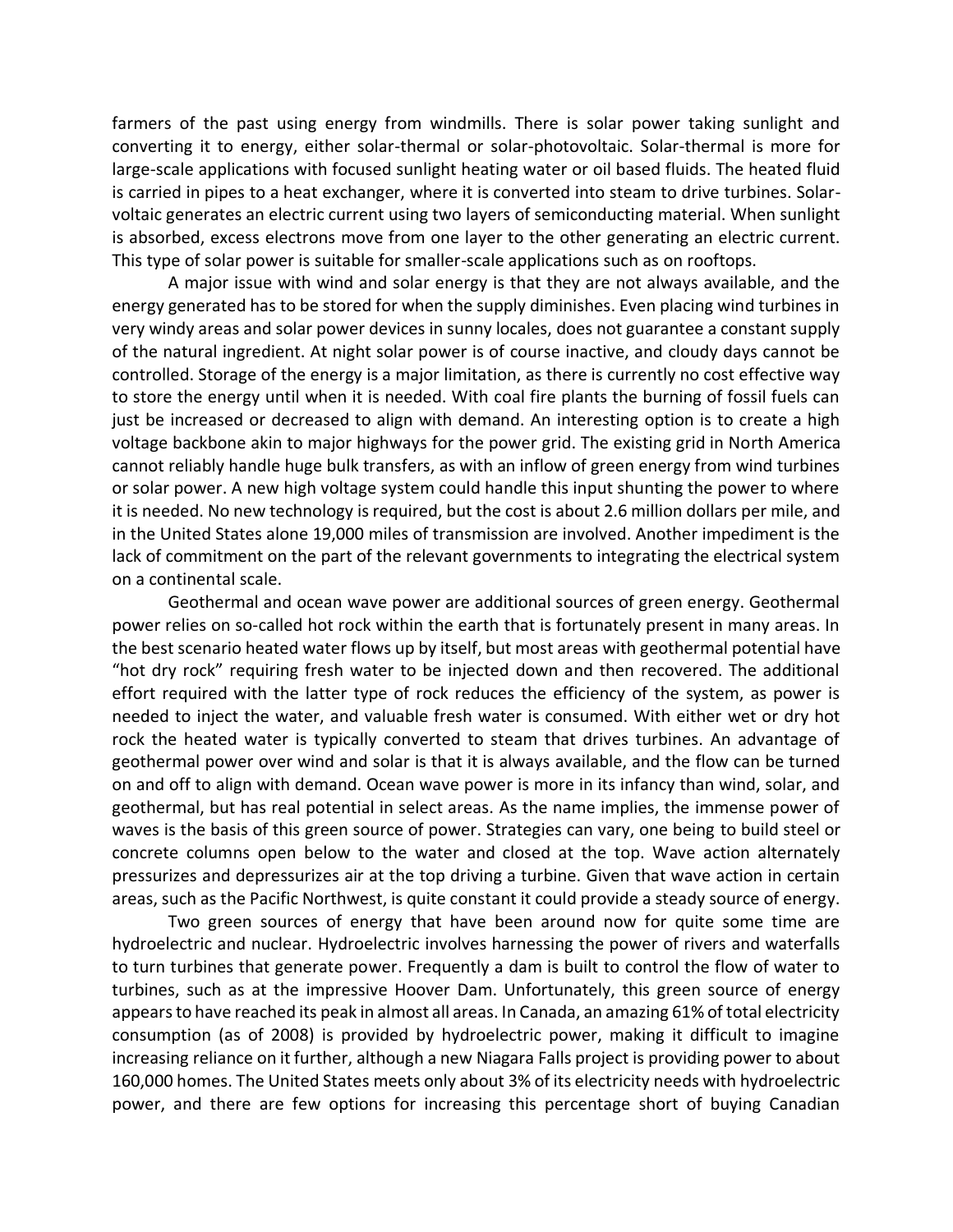generated hydroelectric power. Many argue that hydroelectric power is already overdone, being responsible for environmental damage related to altered and reduced water flow, and flooding of areas above dams. Major expansion of this green source of energy is unlikely, and in some instances dams are being decommissioned.

We are all familiar with nuclear power and the potential risks. Nuclear power is really nuclear fission, whereby atoms are split releasing enormous amounts of energy. Nuclear fusion is a process occurring in the sun involving two or more atomic nuclei fusing to produce a single heavier element, such as hydrogen nuclei combining to make helium. The formed element is slightly lighter than the ones creating it, and the extra mass is transformed into energy. Nuclear fusion is the holy grail of clean energy, in essence giving us the power of the sun in a much more limited, and hopefully contained manner. However, by any reasoned estimate we are a long way from developing nuclear fusion as a viable and cost effective source of energy, perhaps even centuries, so it is not reasonable to consider it as a source of green energy we can expect to have any time soon.

The green sources of energy mentioned so far have been those contributing to the power grid, but what about switching from fossil fuels to greener fuel. Biofuels seem to be the most popular answer and ethanol from corn and sugar cane has entered gas tanks. It's all good, right? Let us take a closer look. To make biofuel plant material has to be fermented, much as with making the alcohol that we drink. Yeast or bacteria is mixed with the plant material in large tanks, and as the little organisms digest the plant material they release ethanol. The desired product must be distilled as with beverage alcohol, a process consisting of heating the mixture to boil off the ethanol and trap it in a separate container. You might ask where does the energy come from to boil off the ethanol? Good question, and as it turns out from fossil based fuels like coal or natural gas.

The energy that is derived from biofuel turns out to be only somewhat greater than the energy that goes into producing it! The input-output ratio is much better for sugar cane than for corn, however rainforests that absorb CO2 from the atmosphere are being cut down in some instances to grow the sugar cane. Weighing into the equation the energy consumption involved in land clearing and the overall impact of deforestation, it turns out that the CO2 release and consequent global warming resulting from sugar cane, and some other biofuels, actually appears to exceed any reduction achieved by replacing good old gasoline. Furthermore, a gallon of ethanol only provides two-thirds the energy of a gallon of gasoline. Corn-based ethanol produces another problem, namely that corn for food is diminished, diverting it from the mouths of the billion or so people who are hungry each day. In the United States 40% of corn cropland has been diverted for biofuel driving up corn prices. This intensive industrial farming has also produced a massive dead zone in the Gulf of Mexico, caused by fertilizer runoff in the Mississippi River favoring the growth of algae. It has been suggested that what will destroy the planet is not global warming, but changes resulting from biofuel development. Sometimes it seems like we just cannot win.

A potential solution that seems great on the surface is so called grassoline—Instead of using crops like corn and sugar cane, fast growing grass and waste vegetation like the discarded remains of annual crops are used. The major problem here is that nature has evolved great strength in the cellulose walls of plant material, and chemically breaking down those walls to produce a fermentable solution is extremely expensive and energy intensive. Another option is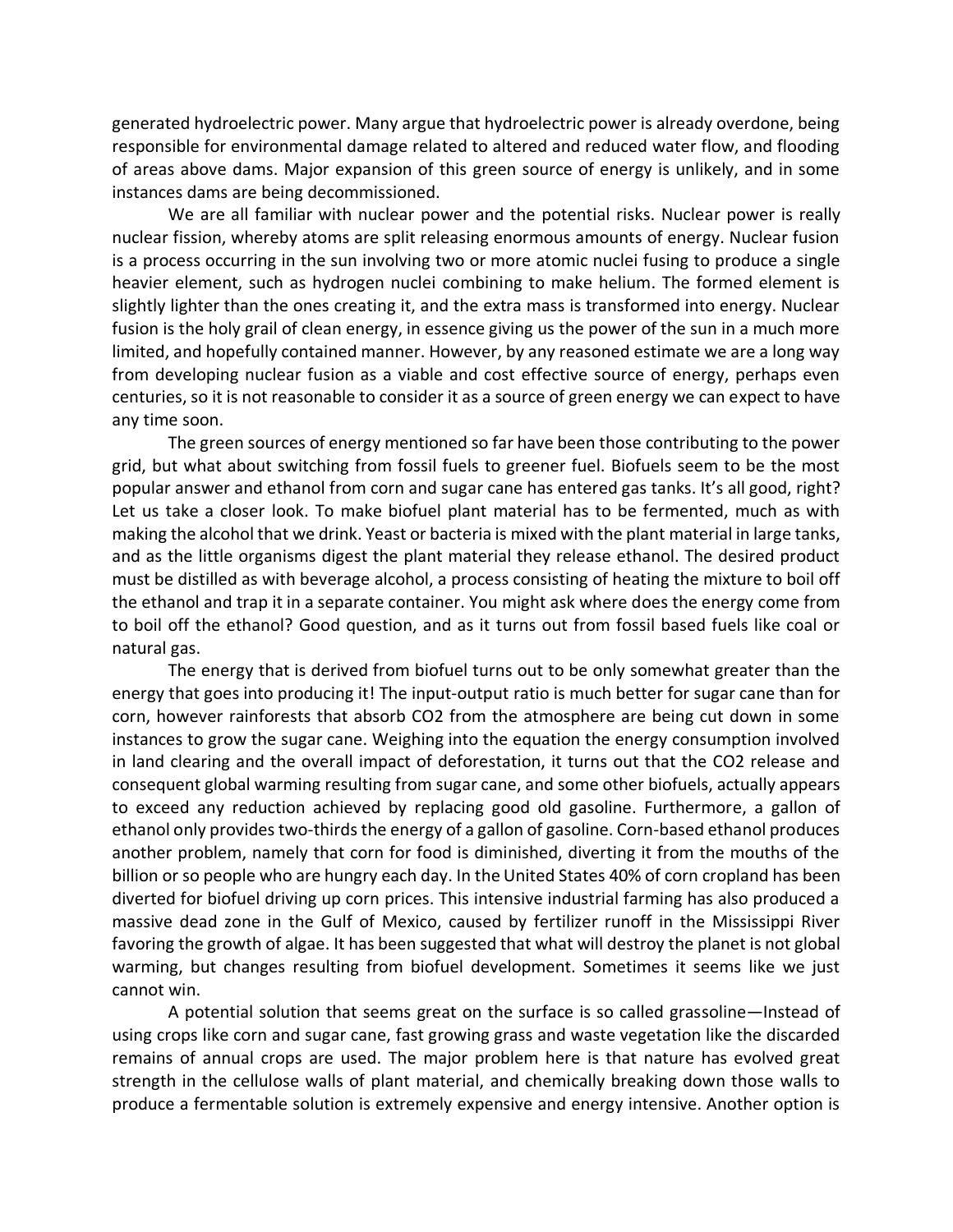using algae to produce fuel in the form of plant oil. Some strains of microscopic algae can harness 3% of sunlight to make plant material, as opposed to 1% for corn and sugar cane. Ponds of algae could conceivably produce plant oil for fuel. Although this is a potentially solid option requiring further work, there are numerous problems the first being how to preserve the algae against the elements and predators. To ensure that algae grow well nitrogen and phosphorous must be provided, adding cost and environmental impact issues. Furthermore, mature algae cell walls will not give up the oil easily and must be broken down using fossil fuel energy. As with corn and sugar cane, the overall cost-benefit ratio might not be that favorable.

While biofuels do seem to present an option for greener energy to put in our gas tanks, the promise might be a false one. The best-case scenario is that they will offer an alternative source of fuel with a poor input-output ratio, particularly when several undesirable byproduct effects on the environment are taken into account. Despite hopes, scientific and business knowledge, and massive government subsidies, no biofuel has come close to the cost of fossil based gasoline. Without the financial subsidies the costs are so much higher that few will switch to biofuel. Using electricity to fuel cars is a promising option, but of course the power must come from the largely fossil fuel based power grid, and batteries capable of providing long-range capacity are difficult to produce.

What Might Green Sources of Energy Achieve? We have looked at green sources of energy and how there are significant limits on some, such as furthering the use of hydroelectric power and the poor input-output ratio of biofuels. However, the important question remains of what can green energy achieve in terms of reducing CO2 emissions? I will focus on sources contributing to the power grid and not fuels, because as we have seen gasoline is not going to be replaced by biofuels any time soon, and the net benefit of biofuels to the environment and the level of atmospheric CO2 is highly questionable. In addition, the preference of many people for large vehicles worsening global warming does not seem to be disappearing.

How much energy do we actually use? It is very crucial to understand our real energy usage if we are to arrive at a way of dealing with it. I will apply the analysis conducted by Roger Pielke Jr. in The Climate Fix, as it is both very comprehensive and revealing. As of 2006 the world consumed about 472 Quads of energy per year. To give a feel for how much power this is, a Quad is 11,000 megawatts and the average nuclear power station generates about 750 megawatts of power per year. Hence, it takes about 15 nuclear power plants to generate 1 Quad of power, or about 7,080 nuclear power plants to meet the worlds current energy needs. There are presently only 430 nuclear power plants with 474 planned. Clearly we love energy, and in nuclear power plant equivalents we are far short of what is needed.

Planning for energy usage cannot stop at what we currently use because demand is increasing. Gross Domestic Product (GDP) is the value of all goods and services produced within a nation in a year, and an indicator of economic growth. As the GDP increases so do carbon emissions according to an analysis by, Maddison and the US Energy Information Administration. Assuming a modest increase in energy consumption of 1.5% per year, based upon ongoing economic growth, we have to add 206 Quads of energy used per year for the entire world by 2030. In nuclear power station equivalents that means adding about 3,090 more such power generation facilities. Oh, and we forgot about the 1.5 billion people who do not have access to electricity currently, but should have it. We will obviously need a lot more energy in the future.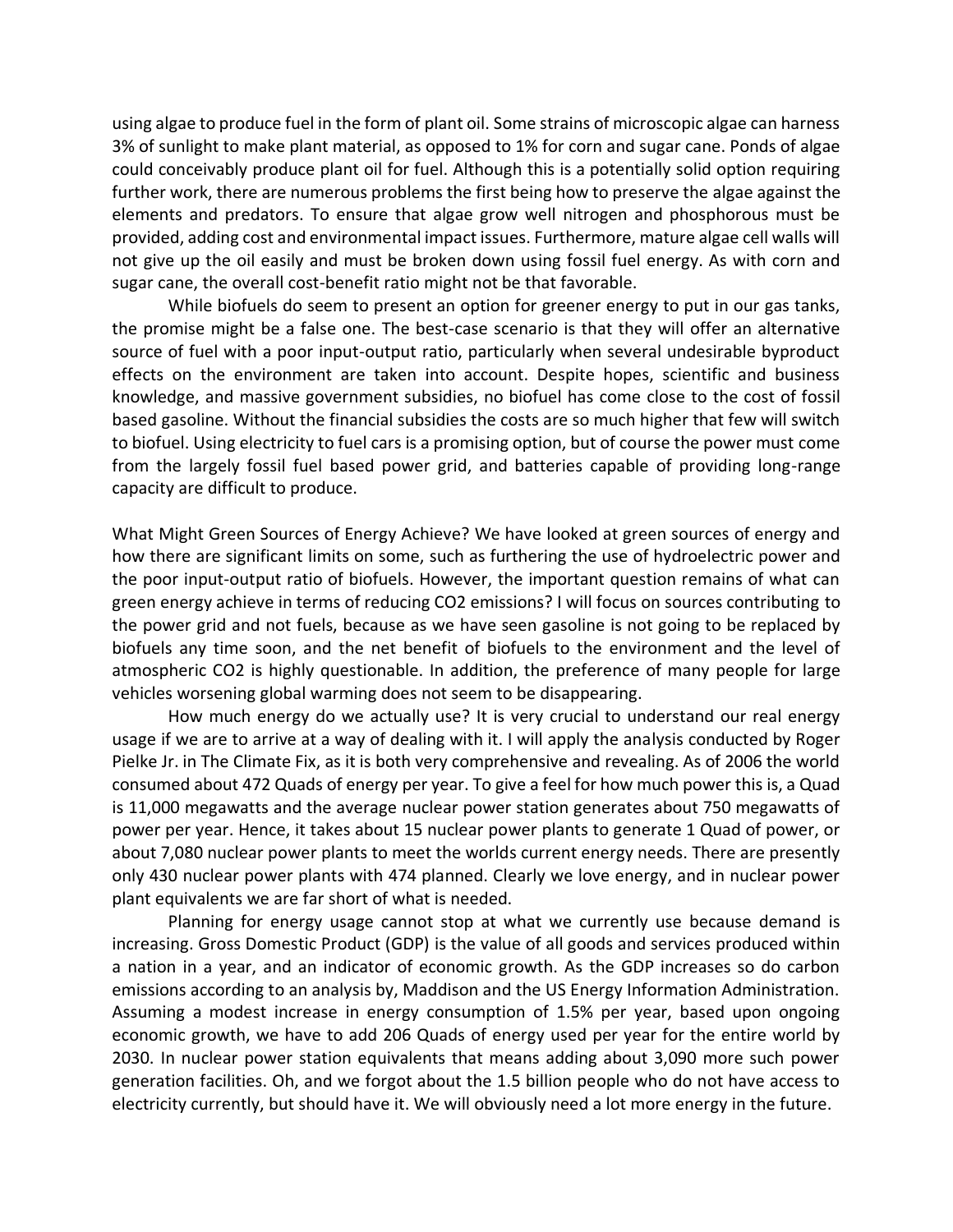To give another perspective on the need and what it will take in terms of green energy, if we were to reduce 2006 fossil fuel consumption levels by 10%, it will require 692 new nuclear power stations, 157,000 solar thermal plants, and 625,000 wind turbines to achieve it! That is for a 10% reduction, and we are not factoring in increasing energy consumption with economic growth, and those 1.5 billion people that have to be granted access to power. What about achieving the Copenhagen Consensus on Climate Change of 50% below 1990 levels by 2050? Between 1990 and 2012 the world's use of fossil fuels only decreased from 88% to 87%, and renewable sources now comprise just 3.35% of the total, according to energy researcher Yaclav Smil. Factoring in ongoing economic growth and those 1.5 billion people not on the system currently, it would take the equivalent of something like 12,000 nuclear power stations, requiring us to build one per day until 2050. It is difficult enough to get one built in most countries let alone 12,000 worldwide.

At this point some astute readers will suggest that the problem is economic growth, and that if we reduce it our power consumption needs go down. The IRON LAW as Roger Pielke Jr. refers to it kicks in at this point—Whenever, economic growth and global warming concerns counter each other economic growth always wins. Presently, no country is going to voluntarily give up on economic growth. But is endless economic growth inevitable? In an ideal world no, and such growth ultimately requires cheap and abundant resources that are rapidly dwindling. Biological organisms do not grow forever and endless growth is impossible as we learned in the Taking The "Devil" Out Of Development chapter. Many businesses like family owned small-scale operations make a profit, but one that remains relatively consistent over time. So there is no absolute reason why endless economic growth should be required. However, so long as it is insisted upon by corporations, shareholders, and politicians essentially working for corporations and the financial elite, we have no chance of controlling global warming via green energy, or likely by any alternative or combination of options for very long. Furthermore, if the unsustainable drive for endless growth requires that all global warming moderation strategies fully align with economic considerations, there will be very few if any options available to us.

For the present we have to assume that economic growth will not be sacrificed voluntarily. Leaders of developing countries like India have been very public about this reality, and if you look at what has happened since global warming became a concern, it is obvious that economic growth never loses to global warming. Hence, global warming moderation strategies must align with economic growth if they are to succeed. For example, many companies have adopted green policies not because they are being altruistic and willing to sacrifice financial growth. No, they make the switch because the economics favor it. For example, recycling waste cuts way down on the costs of disposing garbage. Even if there is a small up front economic hit there are compensating benefits in other ways, such as attracting environmentally conscious consumers who will buy their products over those of less green competitors, or tax advantages. The second iron law of global warming might then be—Global warming moderation strategies must align with economic growth considerations if they are to succeed. Although it follows directly from the first iron law, it emphasizes what must be present in any global warming moderation proposal if it is to be a winner, at least within the current endless growth economic world.

Anyone concerned about the environment has to feel some degree of frustration about the agonizingly slow switch to green energy. We have been hearing about global warming and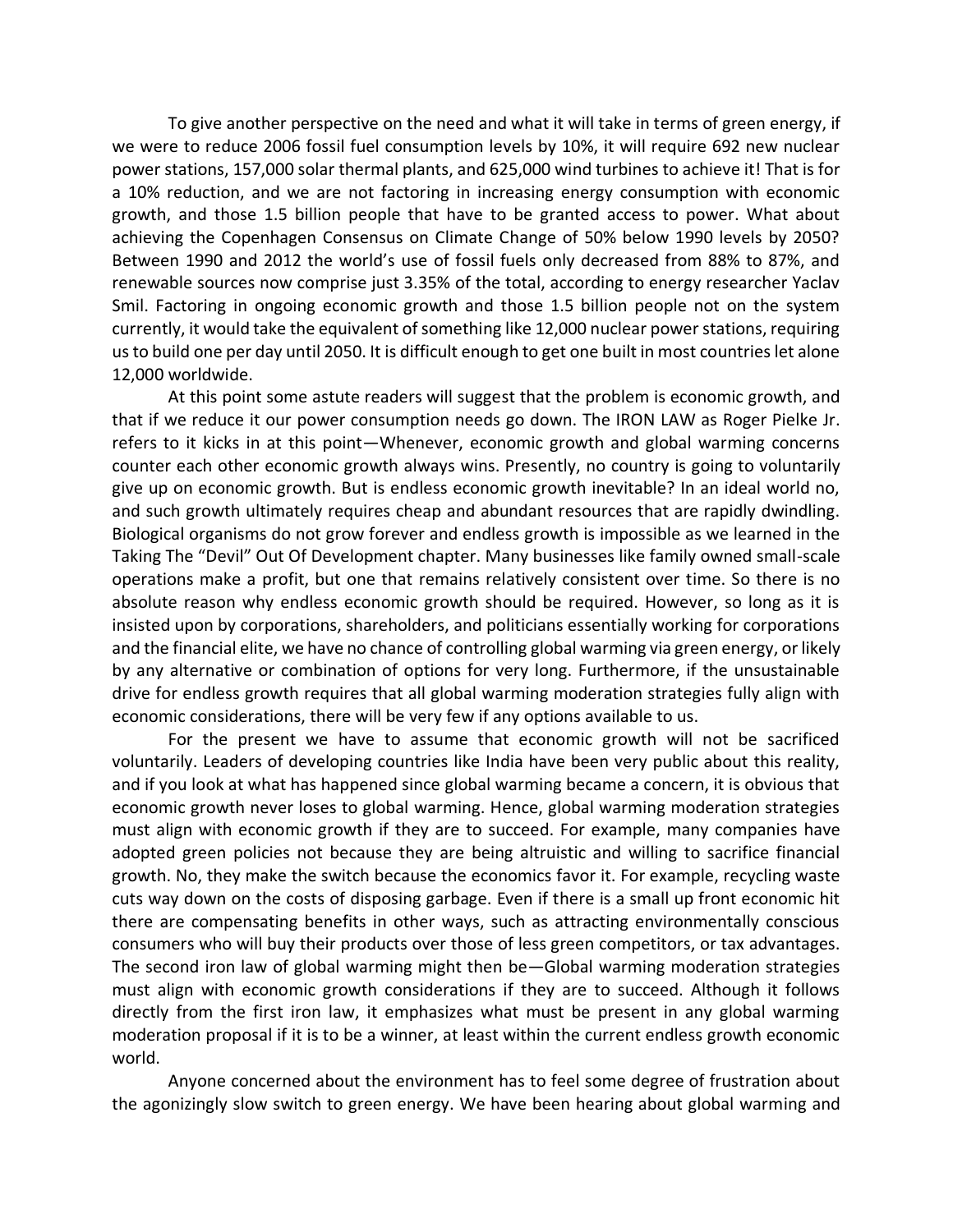related climate change for many years now, but nothing really changes. If anything we seem to be building more coal fire plants and relying more on fossil fuels. Are we insane? Well perhaps we are but the iron laws of global warming show us why the shift to green energy is not taking place—Simply put, it costs too much and hence does not align with economic considerations. China burns more coal than the United States, Europe, and Japan combined, because its economy is growing with manufacturing requiring cheap energy. Manufacturing as a component of the economy is declining in North America and Europe, but we are still increasing our energy consumption. We can blame China, but this is pointless because they are doing what we all are, putting economic growth before global warming considerations. Take yourself for example, while you might be willing to spend slightly more for green energy, if you are like the vast majority of people, slight will be the operative word, because even a modest increase in your energy costs will not be accepted. In 2009 a poll was conducted in the United States asking respondents about their willingness to support a proposed climate bill in Congress, at three different levels of annual cost per household. At \$80 a majority supported it, at \$175 support dropped by half, and at \$770 ten times more respondents opposed than supported it. Even \$770 per year per household could be seen as moderate but opposition was enormous, with support really only found for the low amount of \$80 per year. So how can we expect China or any country to accept much higher energy costs that counter economic growth? We simply cannot in the context of our current economic model.

Green energy costs far more than coal, much as unsubsidized biofuels do compared to gasoline. Of course if full environmental accounting was required, and producers and consumers of "dirty" energy paid for negative externalities, the cost of green energy sources would be closer to that of coal and gasoline. Something referred to as, the green paradox, adds another layer of complexity to the situation. The green paradox reflects how markets actually work focusing on what would happen if green energy all of a sudden dropped in cost. Some people assume that everyone would rush to buy green energy and that would be that. Market forces, however, dictate that suppliers, of let us call it dirty energy, would cut the cost of their product to outcompete green energy, ensuring that most customers will not switch over to the latter product. Can you imagine suppliers of dirty energy saying, "Well that's it then, let's just shut the doors for good." No, they will fight for their survival. Of course if the cost of green energy dropped greatly, such that the costs of dirty energy cannot compete, then green energy wins in regards to the iron laws. Unfortunately, we are a long way from this scenario. Vastly increasing the supply of green energy will reduce the cost due to improved efficiencies, but this will not be enough to successfully compete with dirty energy. Some argue that natural gas and fracking to bring it to the surface are a key part of the solution, but there is a lot of debate regarding the safety and environmental impacts.

Fracking involves drilling into shale deposits and injecting millions of gallons of water, chemical lubricants, and sand at high pressure to fracture the shale and allow trapped natural gas (or oil) to travel up the well. The main component of natural gas is methane, and the possibility exists that disturbing deposits of natural gas will allow methane to escape into the atmosphere, mitigating any pluses in reducing global warming by burning natural gas (from fracking) over coal. There have been numerous reports of methane emerging from taps in homes located near to fracking areas, providing support for this assertion. In addition, groundwater is often contaminated due to the chemical lubricants used, adding a massive environmental cost.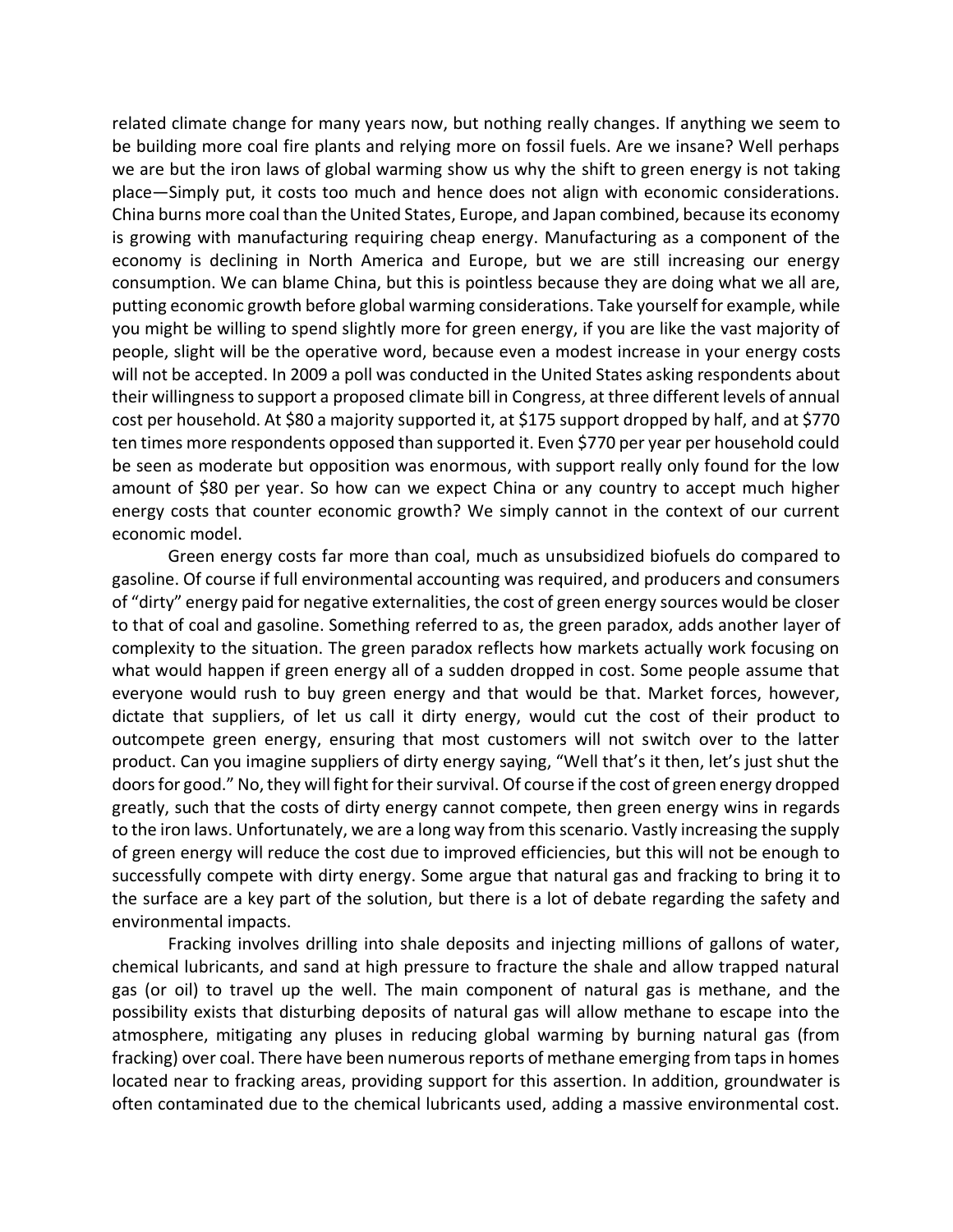The rush is on to maximize this source of natural gas (and oil) without due diligence in testing for health and environmental impacts.

We Are All In A Very Big Bath Tub:

Let us assume for the moment that we live in an ideal world where the iron laws do not apply. Would everything be fine with us simply switching to green energy and driving atmospheric CO2 levels right down? The answer appears to be no. First, there is the matter of how great the increase in green energy would have to be covered earlier, keeping in mind the provision of power to the 1.5 billion people lacking it now. Also, we might want to consider that the population of the world is growing, and these extra people will also want affordable power. Second, and more profound is what is known as the bathtub analogy. When water is run into a bathtub there are input-output forces to consider, although I suspect most of us look at a bathtub as a place to get clean or relax. Science is everywhere, including in your bathtub, but please resist the temptation to imagine a scientist peering up from the drain. If the water is running and the plug is in, the tub will overflow. When the plug is removed the water drains, but what if the plug was only partially removed or plugs with varying sized holes substituted. Also, we will adjust the flow rate. Whether the water volume in the tub increases, remains the same, or decreases, depends on the rate of inflow compared to outflow. In the same way atmospheric CO2 levels depend on the relationship between emissions and CO2 removal by so-called carbon sinks, or natural ways that the earth reabsorbs CO2 from the atmosphere.

The concept that I am about to present is one that even graduate students at MIT have trouble understanding, according to John Sterman, an expert on this process, who cites it as a cognitive limitation blocking effective global warming solutions. So if you follow this you are ahead of many graduate students and on the path to solving the global warming problem. It is often assumed that if we substantially cut CO2 emissions atmospheric levels will plummet, analogous to simply pulling the plug out of the large bathtub we are all in. Unfortunately, this large bathtub has a plug containing only a small hole limiting the overall capacity of the environment to remove CO2 from the atmosphere in a given time frame. CO2 levels will not plummet and might even continue to rise. The reason has to do with the capacity of carbon sinks.

Different natural carbon sinks exist, the major ones being plants and soil, oceans, and mixing with rocks and minerals. Plants and soil absorb CO2 rapidly, but this carbon sink is currently limited due to deforestation and the agricultural system we have adopted, the latter a topic we will get to shortly. The ongoing deforestation of the world does not help at all, because large trees provide some of the best CO2 absorption there is. Since deforestation fosters economic growth, stopping it to moderate global warming violates the iron laws, meaning that we cannot expect it to end with the current endless growth economic system. Oceans can absorb a massive amount of CO2, but it is a slow process over decades and centuries. CO2 laden ocean water sinks depositing the CO2 deep down, but this sinking process only occurs at the poles limiting the speed, as with a bathtub plug possessing a couple of very small holes. Rocks and minerals that are broken up through weathering and other processes can absorb all the CO2 we are putting out. Even calcium carbonate will be returned to the sea as atmospheric CO2 binds with calcium leeched from rocks by rain. The only problem is that CO2 absorption by rocks and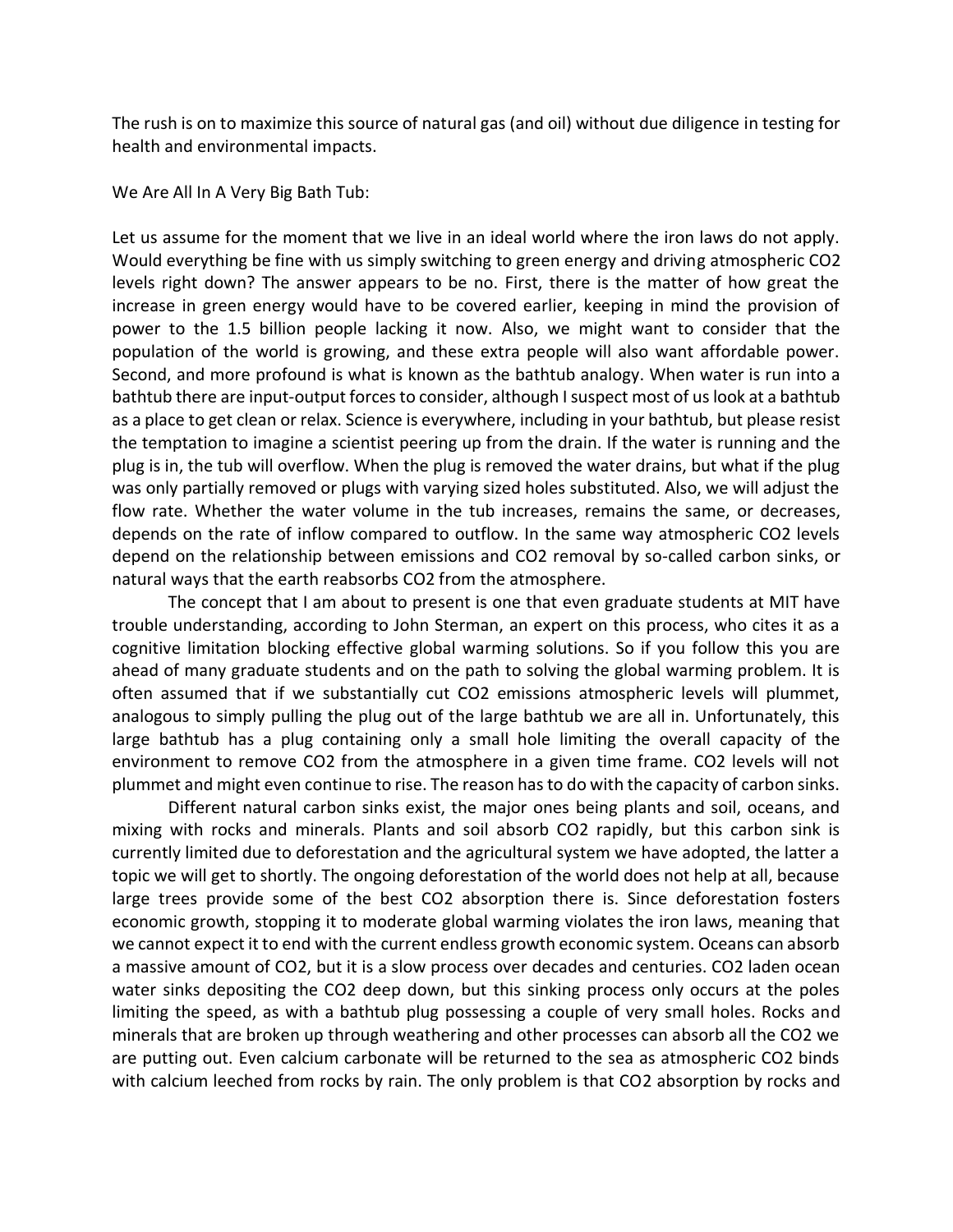minerals occurs over centuries and millennia, so it will all be good in about 10,000 years. Think of a microscopic hole in our bathtub plug.

We are all in this large tub that is overflowing with CO2, and even if we get around to radically reducing CO2 emissions (very unlikely), the concentrations of this global warming gas will remain elevated, and maybe even increase for years to come. BOY, ARE WE IN TROUBLE! At this point most of you are likely feeling somewhat down, maybe even depressed, and not seeing much hope. Perhaps some of you have taken a break and gone on line to see if you can volunteer your children or grandchildren to be the first to colonize Mars. But are things hopeless? Should we be investing in massive arks to carry civilization as the seas rise? There is one more option available to us, that being to scrub or artificially remove CO2 from the atmosphere.

#### Scrubbing CO2:

Artificial removal of CO2 from the atmosphere can be achieved by technology. For years CO2 from human respiration has been scrubbed on submarines, spaceships, and by scuba rebreathers using filters. Building machines that can scrub CO2 right out of the air is a brilliant idea. Although designs vary the basic principle is the same. Wind enters the machine through inlets and comes into contact with filters laced with an absorbing agent. CO2 is acidic and a base such as sodium carbonate is used in the absorbing agent. Contact with the absorbing agent draws CO2 out of the air, forming sodium bicarbonate or baking soda. Through chemical means the CO2 is recovered and compressed to a liquid. Once in liquid form it can be stored deep underground where it will remain, at least theoretically, being absorbed by rocks and minerals.

Wow, does that sound great! It actually sounds more than great, and maybe too good to be true. As it turns out there are several problems with this option, the main one being the costbenefit ratio. A detailed economic analysis by Jennifer Wilcox of Stanford University and colleagues, published in the Proceedings of the National Academy of Sciences in 2011, found that the cost-benefit ratio does not justify these approaches. Substantial energy and associated costs go into these machines, with manufacturing of the housing and materials, and powering of the unit so that CO2 can be captured, separated, and compressed into a liquid. Then there is the cost of storing the liquid CO2 with another analysis showing that the amount of metal piping required to do so would be virtually astronomical. Where would all the energy come from to manufacture the scrubbing machines and piping to store the liquid CO2 underground, and power the process? If it comes from fossil fuels the benefit is not there as CO2 emissions from the required fossil fuels are far too great. If the energy comes from green sources, it is best to apply it right to the grid to reduce our reliance on coal and natural gas.

Even the economic cost itself is too great amounting to \$1,000 per ton of carbon, equivalent to a \$10 per gallon tax on gasoline to cover it. In contrast the cost to scrub CO2 right from the smoke stacks of coal fired power plants is only \$50-\$100 per ton, and these are crucial point sources of CO2 emissions. Ah, so why do we not add scrubbers to smokestacks of coal plants? The why is that it costs too much raising the price of previously cheap energy. China has indicated that it is too expensive to add these to the coal fired power plants it has, and is producing more of these plants every day. Once again we see that when global warming moderation efforts counter economic considerations, the latter wins every time. If the much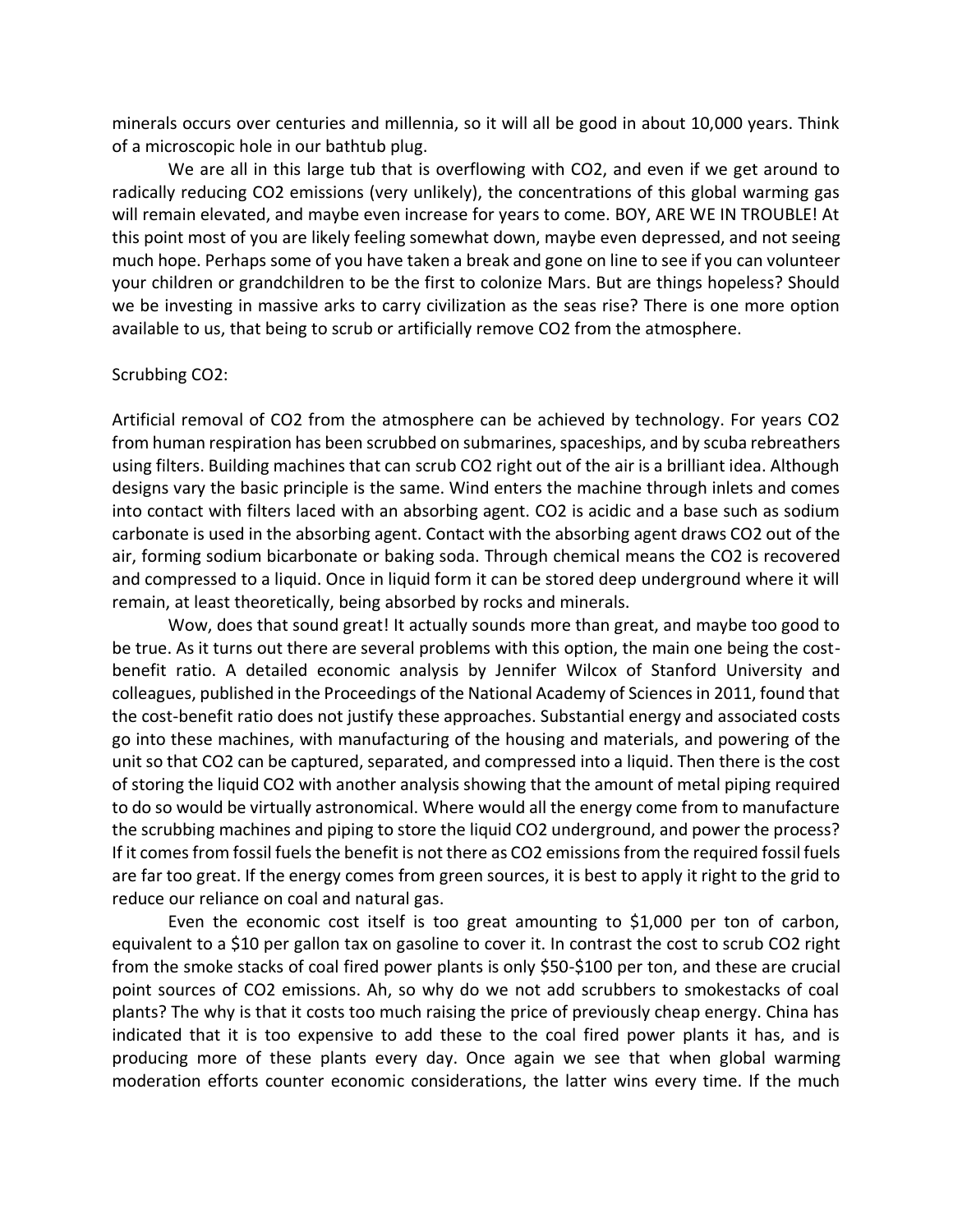lesser cost of point source CO2 scrubbing will not wash, excuse the pun, then there is no way that the much more expensive CO2 air scrubbers will ever fly.

We do seem to be running out of options and colonization of bleak Mars is looking brighter. Perhaps due to desperation, human creativity, or a bit of both, some more let us say oddball solutions have been proposed, and even tried. One such scheme arose from the realization that phytoplankton (plant marine organisms) blooms in the ocean are limited by not nitrogen and phosphorous, but by iron. Dust rich in iron blown from African deserts and falling in the Atlantic, has triggered phytoplankton blooms. The logic went, that if we add a large amount of iron to the ocean we might induce more phytoplankton growth that in turn absorbs CO2 for photosynthesis. As the phytoplankton sinks down it takes the CO2 with it, thus taking care of our atmospheric CO2 problem. As you might imagine the project failed because of unforeseen consequences. As the plankton sank it also took with it nitrogen and phosphorous, reducing the amount available in other parts of the ocean, thereby limiting the growth of CO2 absorbing marine plant life in more distant areas.

The spraying of aerosol particles into the atmosphere to reflect sunlight has been another solution of this type. Observations of ash sent into the high atmosphere from the 1991 Mount Pinatubo eruption, revealed that even though there was a sunshade cooling effect it was very brief, because the particles settled out of the atmosphere very quickly. So any aerosol strategy would require ongoing seeding at a staggering cost, and even then there could be unanticipated and dangerous consequences we cannot predict. Interestingly, over the last couple of years the pace of global warming has slowed slightly, largely due to the high number of volcanic eruptions and the reflecting of sunlight by the released ash. Unfortunately, as the ash settles out of the sky global warming will return to its normal pace, and maybe even make up for the delay.

In evaluating the potential of any so-called, geoengineering project, the criteria proposed by Dan Sarewitz and Dick Nelson, published in Nature (December 2008) are useful to consider. First, the strategy must have an established base of knowledge and experience, improving upon what already exists. Second, there must be a clear link between what the strategy is designed to do and what it actually does. Third, the results must be clearly measurable. Based on these criteria iron to grow phytoplankton and spraying aerosols into the atmosphere fail miserably. There is no solid knowledge or experience other than somewhat related observations of natural phenomena, what they actually achieve is not always what they are intended to, and it is difficult to assess impacts. In contrast, scrubbing CO2 from the atmosphere with filters is based on existing technology, there is a clear link between what it is intended to do and does, and the results are fairly easy to measure. Unfortunately, the cost-benefit balance is not at all favorable.

So where does this leave us? Are we out of options? There is one more possibility that actually involves returning the earth to how it was prior to our changing it with annual plant agriculture. This strategy offers the possibility of massively ramping up the plant and soil carbon sink, and given the rapid absorption of CO2 via this route atmospheric, levels could actually plummet. It brings to mind War of the Worlds where all our sophisticated technology, nuclear included, could not stop the invading Martians, but simple and natural common cold viruses could. Let us consider this hopeful scenario.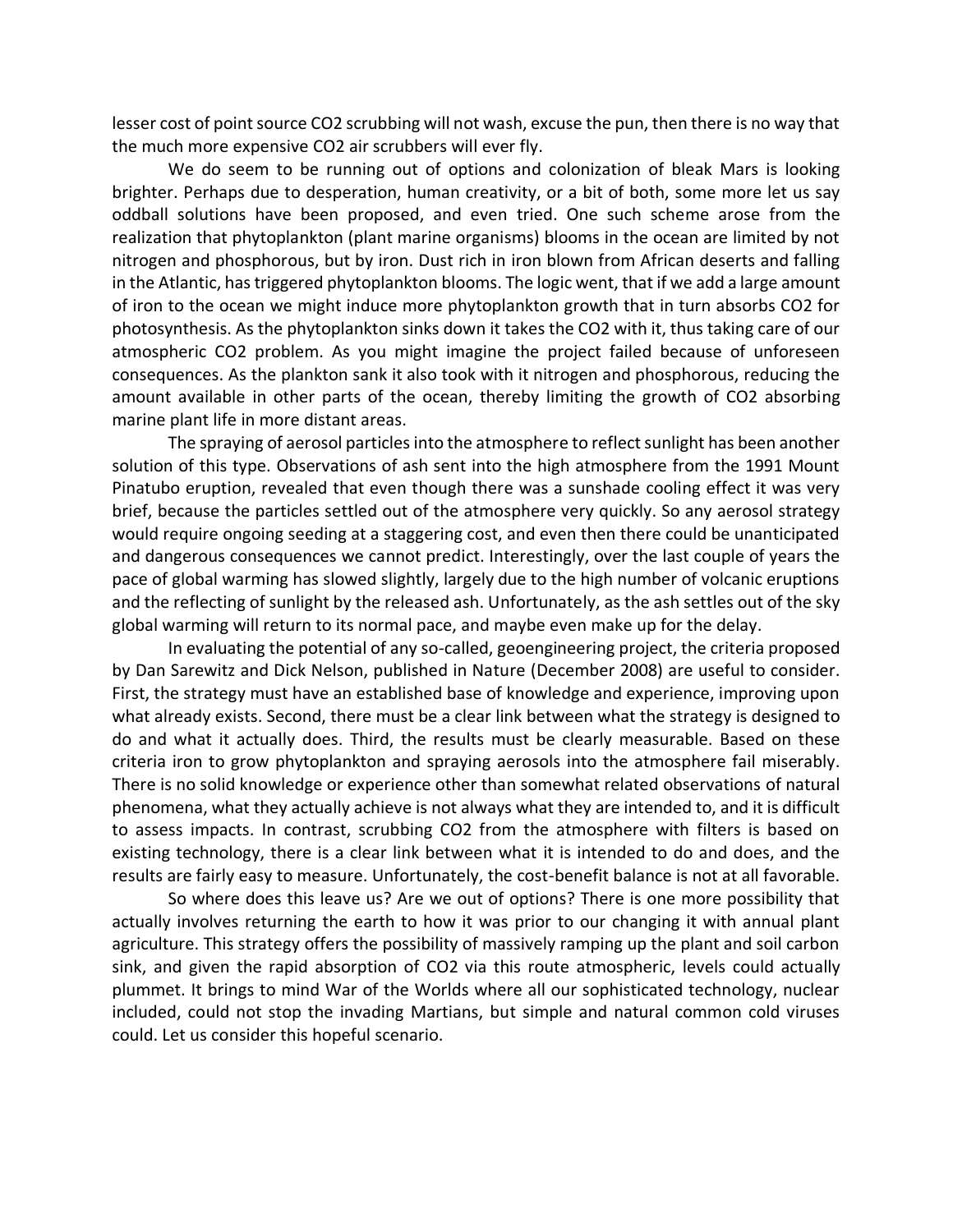#### CONVERTING AGRICULTURE FROM ANNUALS TO PERENNIALS:

Annual plants add CO2 to the atmosphere, whereas perennials remove it. It has been estimated that while annuals add about 410-1140 kg of CO2 per hectare per year, perennials remove from 200-1050 kg of CO2 per hectare per year. Common (or previously so) perennial grasses can even absorb and store a staggering 500-2,000 kilograms of carbon per hectare! To place the CO2 scrubbing capacity of perennials in a more meaningful context, the United Kingdom's Biotechnology and Biological Services Council has calculated that if we replaced only 2% of annual crops with perennials, we could remove enough carbon from the atmosphere to halt the increase in atmospheric CO2! If we were to replace all farmland with perennials we would sequester about 118 parts per million of CO2, enough to return the world to preindustrial levels! In addition, plants and soil sequester atmospheric CO2 very quickly compared to the other major carbon sinks. This is amazing, particularly considering the dismal scenario for managing global warming that we were looking at until this point. But how can this be?

The planet appears to require perennial vegetation to sequester carbon from the atmosphere. CO2 is absorbed for photosynthesis and the carbon enters the soil via the roots. In forests virtually all vegetation consists of perennials, including trees and shrubs. Roots that commonly spread twice the height of the tree, and in many cases fairly deep in the ground, deliver carbon to the soil, the most significant carbon reservoir. On prairies, steppes, and the tundra, virtually all vegetation consists of perennial grasses and plants. Perennial plants have roots extending about 8-12 feet, as opposed to 1 ft for annuals. The capacity of perennials to transfer carbon to the soil is then much greater; perennial crops can transfer 320-440 kilograms of carbon per hectare per year, compared to from 0-300 kilograms by annuals. Douglas Kell, professor of chemistry at the University of Manchester and Chief Executive of the Biotechnology and Biological Sciences Research Council, estimates that by increasing soil carbon just 15%, atmospheric carbon levels could be lowered by 30%.

Beyond their carbon transfer ability perennials survive for several years, leaving the soil undisturbed and the carbon trapped inside. With annual agriculture the soil is frequently disturbed for seed planting each year, and plowing the plant refuse underneath after the harvest releases carbon. Of course, decaying plant material itself returns carbon to the atmosphere. Hence, with annuals crops carbon is released, and with perennials carbon is stored in the soil. A massive benefit then ensues from the conversion of our major annual crops to perennials, in terms of cutting CO2 emissions while at the same time vastly ramping up CO2 absorption! Nature had it worked out, until we changed it. Readers knowledgeable about farming might argue that some annual farming does not disturb the soil and release carbon. With high quality farmland there is still a low-to-moderate risk of soil degradation, but only 12% of farmland worldwide is high quality. An incredible 33% of the world's farmland, supporting 50% of the population, is marginal in quality.

Another major problem related to the release of carbon from soil is the washing away of soil by rains. Perennial roots being so deep and extensive keep the soil intact, acting like rebar in concrete. With annuals the roots are shallow and limited, plus they die off each year. Rain can then wash the soil away, and wind can blow off the top layer if loose. On completely level fields the washing away of soil is limited, but a staggering 45% of the world's farmland is on an angle of 8% or greater, and 135 million hectares on an angle of 30% or greater (think ski hill). These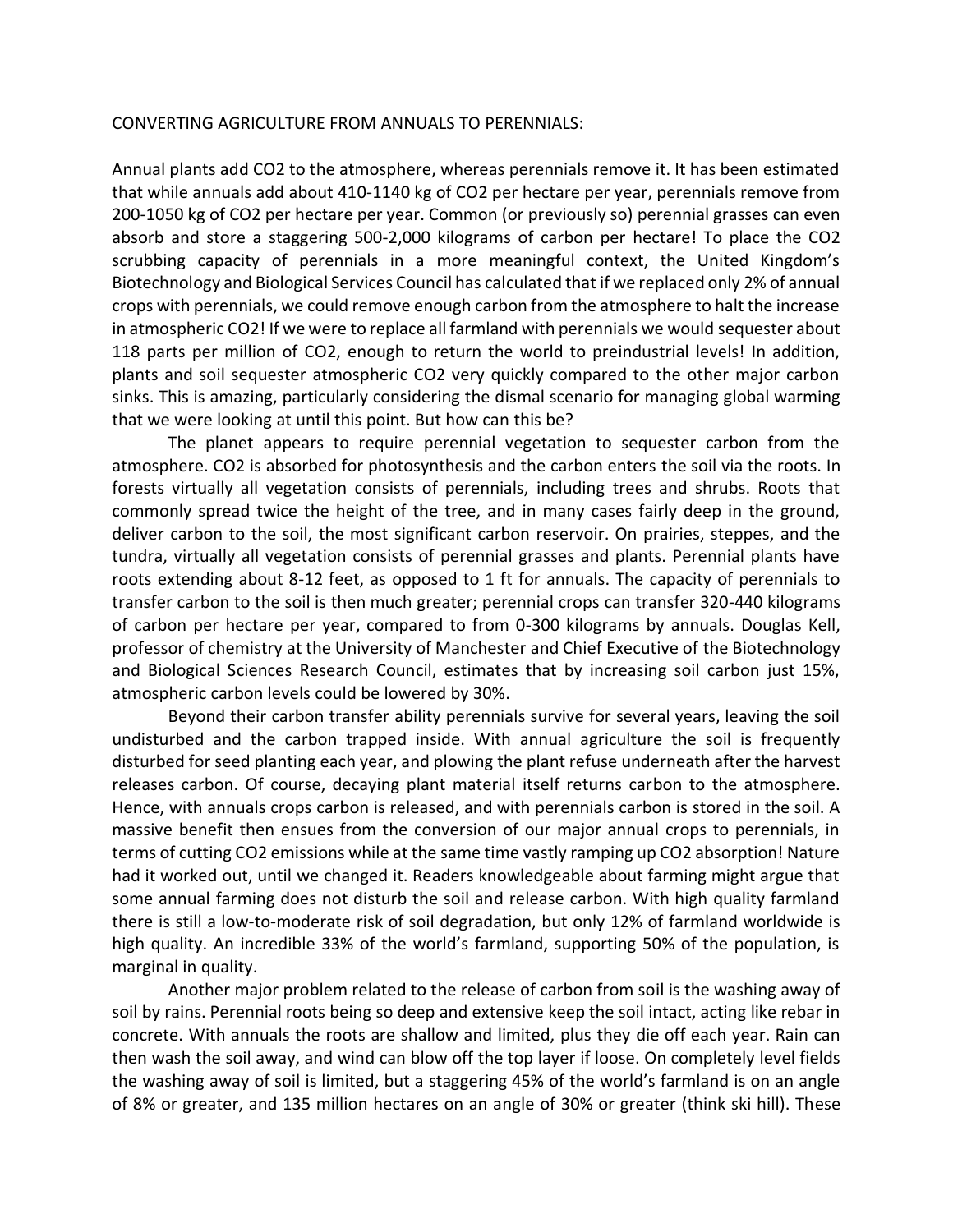inclined slopes are not compatible with annual plants, because the soil rapidly washes away with rainfall. Even targeting farmland on the steepest slopes for perennials would sequester 3.3 billion tons of carbon, a third of what we emit annually. A hundred years of comparing the relative capacity of annuals and perennials to retain topsoil, reported by Gantzer and colleagues in 1990, found that perennials were 50 times better at it.

The water part of the equation is important to consider. With sloping fields not only soil washes away but fresh water, an increasingly valuable commodity, and one that is only going to become more important with an expanding population. Currently we are rapidly depleting groundwater reserves worldwide to supply annual crop agriculture. When these freshwater supplies run out these crops are finished. Even level high quality farmland loses water with annuals because the root system is so limited. The roots of perennials act like a sponge absorbing water during times of plenty, and releasing it when conditions are dry. Hence, perennials are crucial to fresh water conservation. Related to this function they play an important role in reducing floods that kill people in many parts of the world, via their ability to stabilize the soil.

A further advantage of perennials is nutrient retention. Nutrients such as nitrogen and phosphorous, are absorbed from the soil by fungus in the plant's root system, and transferred to the above ground portions of the plant. The extensive root system of perennials is incredibly well suited for nutrient retention and conservation. Annuals on the other hand are really poor performers in this regard, and soils become depleted of crucial nutrients very quickly. Even with flat high quality farmland where soil erosion can be limited, nutrients are still lost with water runoff. The same applies to fields where conservative tillage (leaving crop residue) and no tillage are applied to conserve topsoil. So how do annuals survive? They only do so with our intensive help in terms of, adding fertilizer to provide nutrients, pesticides to protect the crops, and water via irrigation techniques. These inputs in turn rely on the burning of fossil based fuels, further adding CO2 to the atmosphere. Without our artificial help involving very costly CO2 emitting fossil based fuels, annuals would never provide us with the food we need. Much of Africa is currently caught in a vicious cycle, whereby due to food scarcity high yield annual crops like corn and rice are planted, but lack of availability and the high cost of commercial fertilizer greatly limit its application. Consequently, the soil becomes progressively more depleted of nutrients, resulting in diminishing crop yields, more hunger, and further reliance of nutrient depleting high yield annual crops.

One of the more interesting aspects of this story is that without a chemical process invented by the German chemist Fritz Haber early in the 20<sup>th</sup> Century, 30-40% of the population would not be here given our reliance on annual crop agriculture. Although arguable the most important scientific discovery of modern times, few people are even remotely aware of the Haber-Bosch Process. Haber invented it and Bosch helped commercialize the process, whereby atmospheric nitrogen is converted into ammonia for fertilizer. In the absence of this chemical process annuals could never supply the food needs of the world, given their poor nutrient retention capacity. Perennials with their excellent nutrient capacity do not require fertilizer, or in the worst-case scenario, only 3% of that required by annuals.

Given the poor nutrient retention of annuals it is not surprising that most of the added nutrients are lost with rainfall, only to accumulate further away. Global data for corn, rice, and wheat annual crops indicate that only 18-49% of nitrogen applied as fertilizer is taken up by crops while the rest is lost. Nitrogen losses from annual crops are 30-50 times higher than for perennial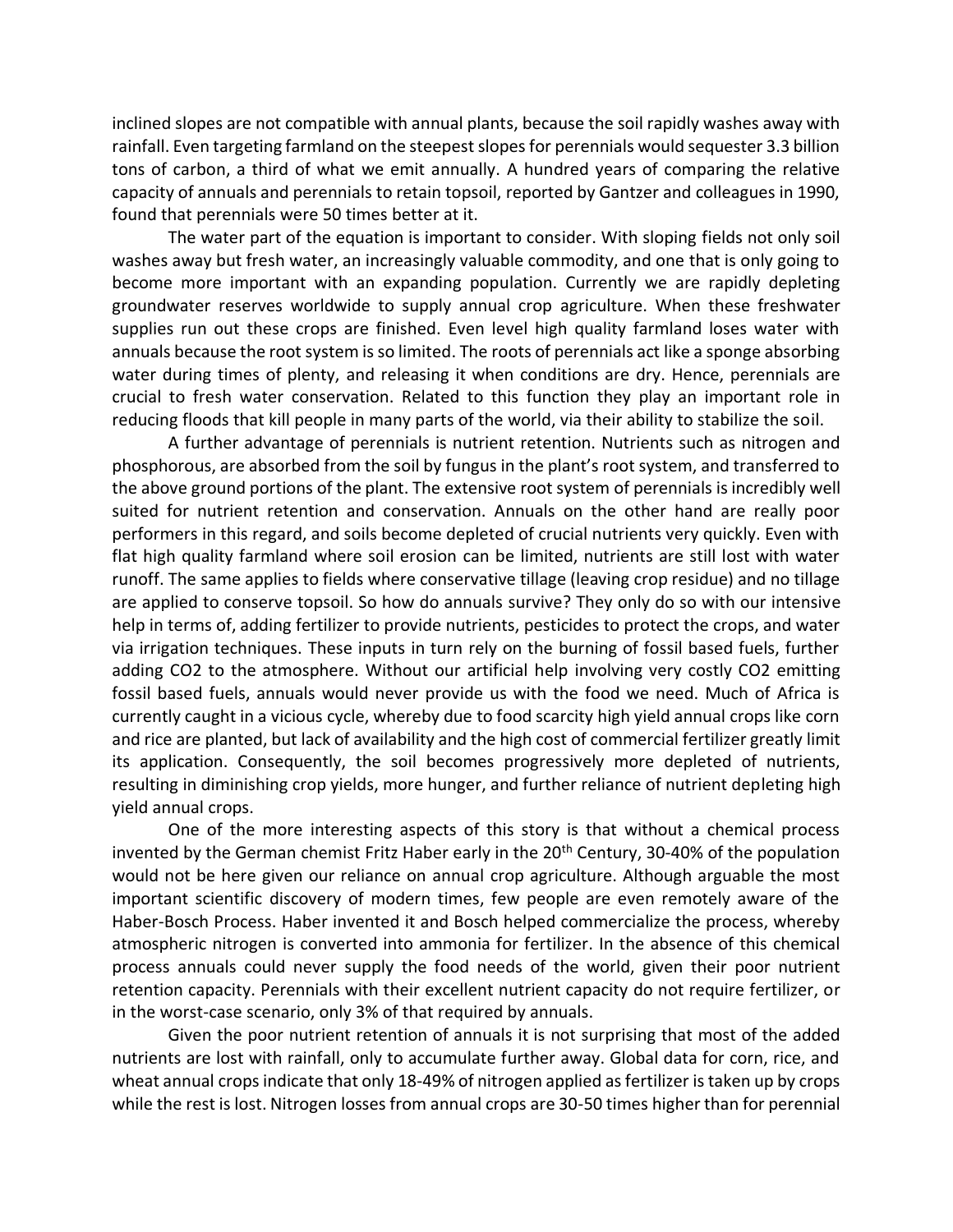crops. Currently, there are hundreds of dead zones along coastal waterways. The largest of these covers 70,000 sq km, with perhaps the most well known one in the Gulf of Mexico being around 22,000 sq km, this one due to fertilizer runoff from the Mississippi River. They are called dead zones because oxygen is depleted, thereby killing animal species requiring oxygen. When fertilizer enters the sea the nitrogen and phosphorous contained within it promote the growth of small plant organisms (phytoplankton). Bacteria proliferate to eat dead phytoplankton that sinks to the bottom, and these bacteria use up all the oxygen. Consequently, fish and other marine animals die off. Fertilizer based phytoplankton growth also contributes to the die off of corals, such as in the Caribbean. In addition to water-based runoff of fertilizer nitrogen, much of it evaporates to nitrous oxide, a potent greenhouse gas adding further to atmospheric CO2 levels.

Now you might say, okay I'm convinced that we must switch from annual to perennial agriculture, and wonder why we did not think of it earlier? When looking ahead the solution lying behind can often be missed. We are so used to annual crops that we do not consider alternatives, including what came before them. Our early ancestors saw annuals as the best option because the seeds are larger, and by planting the best seeds from each crop they could increase their yield with succeeding generations (artificial selection). Seeds of perennials are smaller producing a lower yield. Now at this point the skeptics will be thinking that perennials will not work due to the lower yield. Fortunately for us, the small seeds of perennials are not inevitable, but the result of natural selection in stable and competitive environments favoring longevity. In most natural setting plants compete for resources, such as sunlight, water, and nutrients. Diverting the plants energy to the root system where water and nutrients are absorbed, and making sure that the roots grow stronger over years is the best way to compete. In a setting aided by man that reduces this competitive pressure, larger seeds are definitely possible. Of course, the large seeds of annuals are in large part due to the artificial selection provided by man.

What will it take to switch from annual to perennial agriculture? Presently virtually all of our major grain crops are annuals, the thirteen most common being wheat, corn, rice, soybean, sunflower, oat, barley, chickpea, common bean, peanut, pearl millet, rape, and sorghum. Perennial fruits include apple, apricot, avocado, banana, blackcurrant, grape, kiwi, pear, pineapple, plum, strawberry, and raspberries. Perennial vegetables include eggplant, broccoli, asparagus, leek, potato, rhubarb, spinach, taro, sweet potato, and watercress. Perennial herbs consist of alfalfa, basil, dill, garlic, ginger, horseradish, lavender, mint, onions, oregano, sage, and thyme. Clearly perennials are a type of plant we are familiar with, so the conversion of our most abundant grain crops from annuals to perennials is not radical.

While we are more familiar with perennials than most of us realize, it will take some effort to switch our main grain crops from annuals to perennials. What will be required is a combination of techniques, including artificial selection, hybridization, and genome derived knowledge. Researchers believe that applying artificial selection in a properly managed agricultural environment can produce a good seed yield in perennials. Four characteristics of perennials contribute to this potential, the first being the long growing season. In warmer climates perennials grow all year round providing ongoing food production. In colder climates parts of the root and exposed portion recede or die off during winter, but some of the root remains. Consequently, growth tends to occur earlier in the spring than it does with annuals. For example, in the Land Institutes research breeding nurseries in Kansas, shoots emerge from underground stems (rhizomes) of perennial sorghum a month earlier than shoots emerge from seeds of annual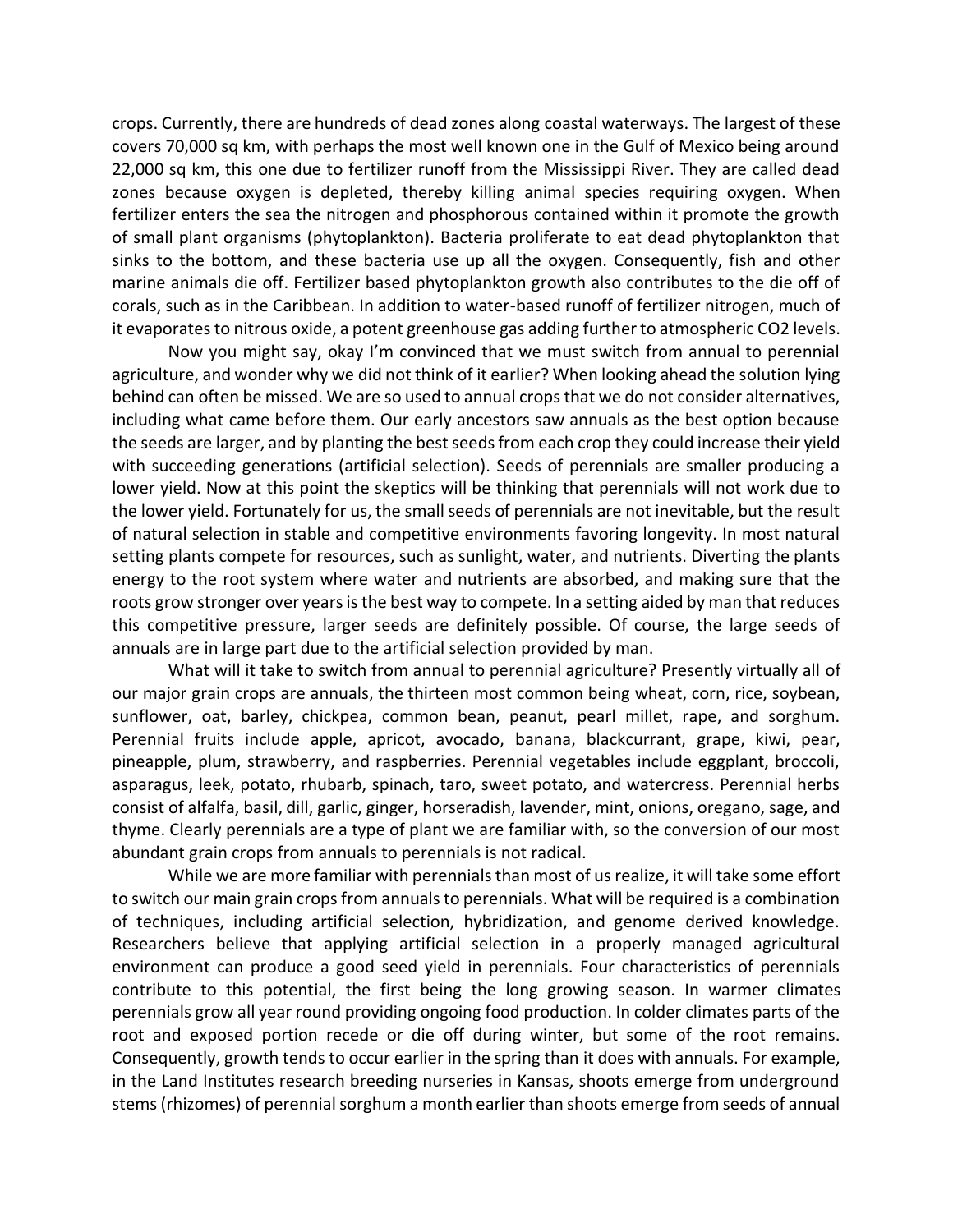sorghum. Intermediate wheatgrass (a perennial) maintains a photosynthetically active leaf between July and September, when annual wheat plants are not growing at all.

The second characteristic of perennials giving them the potential to provide good seed yields with artificial selection is the very efficient use of nutrients. As reported by Cox and colleagues, in Kansas perennial hay has been grown adjacent to wheat and the nitrogen balance in each has been carefully measured. Both have been harvested for about 75 years, and yield similar amounts of nitrogen in the form of hay or grain. However, 70 kg of fertilizer nitrogen has to be added per hectare per year to the wheat fields, while none is added to the hay fields. Nitrogen levels are far greater in soil growing perennial hay than annual wheat, and the same result has been found for phosphorous and potassium. The third characteristic is that perennials yield a greater amount of overall above ground biomass than do annuals, and through artificial selection some of the carbon can be shifted to grain production. Fourth, perennials with their soil stabilization, and nutrient and water retention ability, are ideally suited to challenging growth environments where annuals do not do well, at least without intensive assistance. Even with human assistance, the soil in many of these regions is not sustainable due to ongoing erosion. Perennial species with high and consistent seed production and other traits suited to robust grain crop yields need to be identified. Then these species can be bred to further increase the frequency of genes for traits such as, large seeds that resist shattering, provision of a high seed yield per unit of land, and synchronous flowering and maturity.

In addition to artificial selection hybridization can be applied to convert our major annual grain crops to perennials. Hybridization is a very complex topic, but it basically involves crossing species, such as annuals and perennials, to increase genetic diversity. In some cases these crosses are infertile and not at all valuable, but in other instances they produce a more effective species. It is really taking advantage of genetic diversity that would be difficult, if not impossible, to achieve through artificial selection alone. Maize was one of the first crops to benefit from hybridization techniques. Fortunately for us, ten of our thirteen most common annual grain crops have perennial relatives, and have already been hybridized. This research is still relatively young and has a long way to go, but we have started the process. So far it has been discovered that hybrids tend to be perennial only when at least 50% of their genome is derived from a perennial parent. By hybridizing an annual grain crop like wheat to a perennial relative, we might end up with a fully perennial form of wheat that yields large robust seeds. Artificial selection is then applied to a promising hybrid species to further its desired traits, in this case productive and enduring crop yields. So far cycles of hybridization, propagation, and selection in wheat, wheatgrass, sorghum, and sunflower, have produced perennials with characteristics intermediate between wild and cultivated species, yielding improved grain production. Genome mapping is either complete or underway for annual grain crops. This research will likely indicate the genes that are most linked to desired traits. We can then quickly assess the genetic constitution of hybrids to see if they have the most promising genes. This strategy will cut down on the length of time it takes to evaluate the effectiveness of a hybrid through strictly experimental crop yields.

So far everything seems great about converting all our annual crops to perennials, but is there a major downside? Based on the criteria proposed by Dan Sarewitz and Dick Nelson, it fairs extremely well. There is an extensive body of knowledge and expertise pertaining to crops, perennial vegetation, natural selection, hybridization, and genome mapping. A clear link exists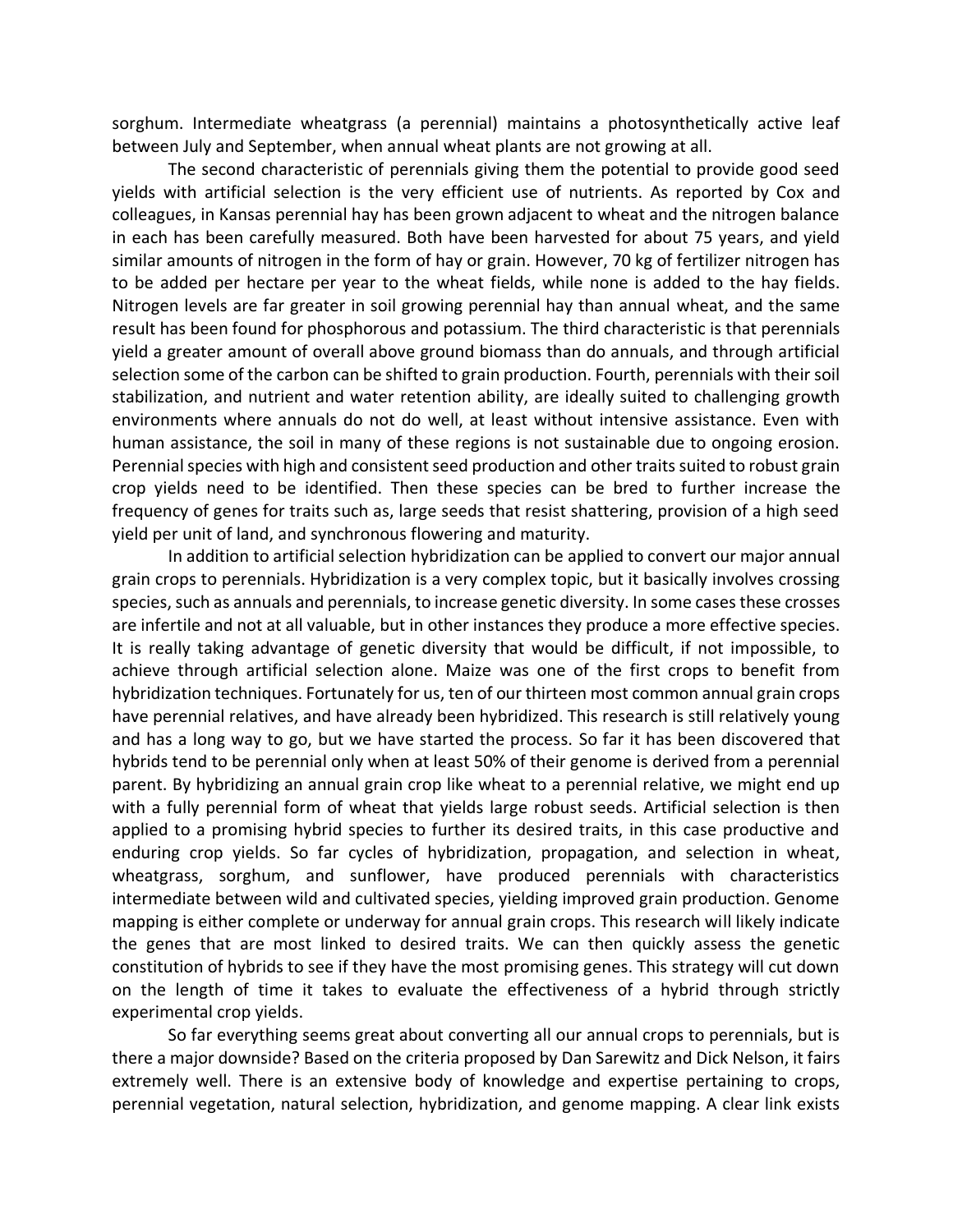between what perennials are proposed to do and what they actually do, in that they do absorb CO2 from the atmosphere and deposit carbon in the soil. Finally, the results are measurable, and we already have values for their CO2 absorbing capacity. Okay, that's great but artificially scrubbing CO2 from the air with filters met these criteria and failed based on the cost-benefit balance. Maybe the same problem will occur with conversion of annual crops to perennials. If the costs are too excessive economic growth suffers and we violate our iron laws—Whenever, economic growth and global warming concerns counter each other economic growth always wins, and the related (but worth emphasizing), global warming moderation strategies must align with economic growth considerations if they are to succeed.

FINALLY, WE HAVE A TRUE WINNER, because the cost-benefit balance is vastly in favor of converting annual crops to perennials. The iron laws align extremely well given that economic prosperity is actually enhanced by this conversion. Farming whether small or large scale is a business, and a very energy and resource intensive one. Annual crops require precisely timed new seed planting ever year and plowing under of prior crop waste, both with significant labor and fossil fuel costs. If there is less machinery involved labor costs go up, and if there is less labor then fossil fuel and machinery costs go up. Then there is all that fertilizer, costly both in terms of the direct expense and the hidden costs of runoff, such as dead zones killing commercial and pleasure fishing. Readily accessible and hence cheap phosphorous, a key element in fertilizer, is being depleted worldwide and thus the costs of fertilizer will likely rise in the future.

Oh yes, and then there is the tremendous amount of fresh water that is wasted with annual crops, particularly on the vast amount of farmland that is sloped. Freshwater must often be delivered to fields, via expensive irrigation processes reliant on the burning of fossil fuels for pumping and manufacture of the irrigation equipment. Furthermore, water usage for irrigation often reduces the amount available for other purposes. Perennials make much better use of natural freshwater, acting like a sponge when it rains and releasing it when conditions are dry. Global warming will probably further reduce groundwater supplies that are currently nearing depletion in many areas, resulting in deficient amounts of this most valuable of resources. Due to their more natural evolution, and resulting genetic variation, perennials are much more resistant than annuals to challenges from harsh conditions, diseases, insects, and weeds. Perennials can survive in conditions that annihilate annuals, and resist diseases better. There will then be fewer costly crop failures with perennials. The lesser vulnerability to insects reduces the need for expensive pesticides that exert costs in terms of toxicity-related human and animal health effects, and rising CO2 levels associated with their production and application. Given the much more extensive and permanent root system of perennials, they are superior at outcompeting weeds compared to annuals, greatly reducing the need for costly herbicides, thereby providing an additional cost savings.

From a cost perspective there is then a tremendous benefit to converting our major crops from annuals to perennials. This advantage is even greater if we take into account the cost of all the excess CO2 in the atmosphere, and how perennials will scrub it out. By switching from annual to perennial crops CO2 emissions are vastly reduced, based on both cutting the release that arises directly from annual crops, and that derived from the massive amount of fossil fuel required to support this form of agriculture. Combine the greatly reduced CO2 emissions with the vast and rapid CO2 absorption capacity of perennials, and it is easy to picture CO2 levels plummeting. In terms of the negative externalities associated with farming, perennials do very well and certainly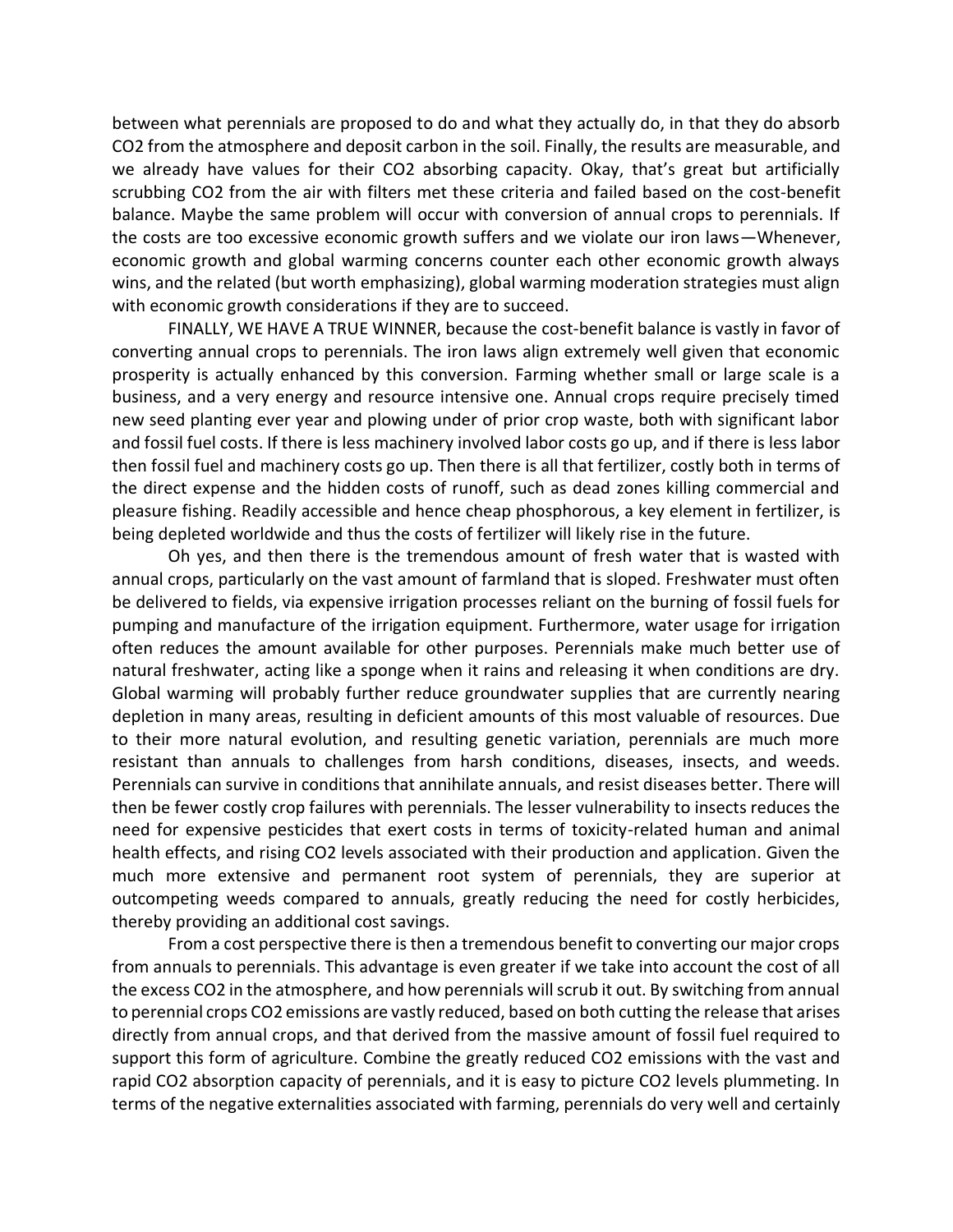relative to annuals, given the vastly reduced fertilizer, pesticide, herbicide, and irrigation needs, that all have negative impacts far removed from the farm. As it stands now efforts are underway to develop perennial grain crops, but 10,000 years of going the wrong way does not reverse in a minute. It will take both time and money. Scientists indicate that the time frame is in the region of 20-50 years, with full conversion feasible sometime in the latter part of this range. Ed Buckler, an Agriculture Department scientist at Cornell University in New York, believes that whereas with prior technology it would have taken 100-plus years, we can now do it in 20 years with a concerted effort. This might seem like a long time, but it is realistic and will take care of the carbon we have placed into the atmosphere, hopefully even to that point. In addition, there are really no other viable options that align with the iron laws.

The actual financial cost of converting our major annual crops to perennials is a very important consideration, beyond the time frame. Research is not cheap for anything of significance. The United States alone spends about \$30 billion annually on medical research, and \$80 billion annually on military research and development. In 2009-10 the United States Department of Agriculture provided \$1.5 million dollars in grants for perennial research, and asked Congress for \$1 million for 2012. Carefully note the difference between \$30-\$80 billion and \$1-\$1.5 million. Ed Buckler indicates that \$10-\$20 million a year and dozens of scientists are required to breed perennial corn that could be commercialized. It sounds like a lot and just for corn, but when we compare it to \$80 billion for weapons of destruction and defense it is an insignificant amount.

I encourage the required sums be provided by all governments to ensure the conversion of annual to perennial crops. To cover these costs, I further propose two small taxes at the individual and commercial level. Given that sentiment is high for doing a little to assist with the global warming problem, a yearly income tax of \$100 per working person, with the option of voluntarily contributing more, be instituted in all countries with such taxes. A global system of taxation as proposed in the Greed: More Is Never Enough chapter can include this tax. At least 90% of this money is to be spent on research and implementation, and a maximum of 10% on related administration costs. In addition a \$5 per metric ton of carbon tax be collected at the end point, much of it diverted to this research, the remainder to green energy initiatives. Support for a green tax of this amount on carbon has come from the CEO of ExxonMobil. Many see this company as the evil villain, but remember no one or everyone is to blame, and we all are enjoying the ultimately self-destructive orgy of fossil fuel energy consumption. The latter tax would raise about \$150 billion per year, providing enough money to successfully convert all our major annual crops to perennials, and further the conversion to green energy.

Regarding the conversion to green energy, it is important that readers do not assume we can go on burning fossil fuels like there is no tomorrow, or there might not end up being a tomorrow that is livable. While perennials excel at scrubbing CO2 from the atmosphere, there are limits and vastly increased atmospheric CO2 might well overwhelm this capacity. In addition, readily accessible fossil fuel sources are limited and our society relies on them for needs way beyond cheap energy. The chair you are sitting on probably has plastic parts derived from fossil based sources of carbon, as does pretty much everything you rely on. If we use up reasonably available fossil fuels for energy, then we will all suffer. Gradually converting to greener energy will save fossil fuels for these other uses and reduce CO2 emissions.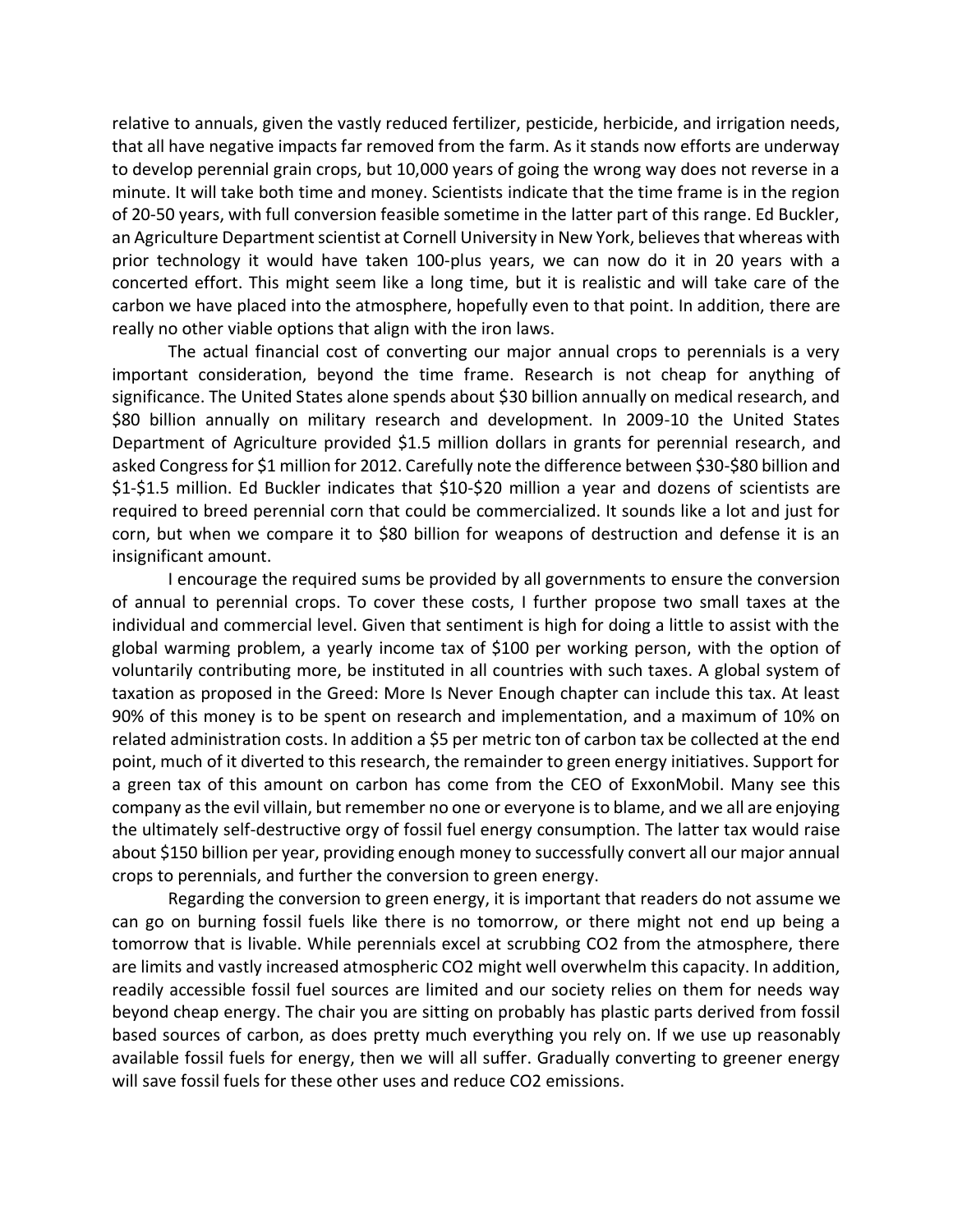The global warming story that has unfolded is one that seemingly had no happy ending. The conversion of our major crops from annuals to perennials provides a very happy ending, if we rise to the challenge. In contrast to the other potential solutions, that either will not work or have a poor cost-benefit balance, this strategy is a winner. It is the only one that does not violate our iron laws, because based on the highly favorable cost-benefit balance economic prosperity is actually enhanced by it. The relatively low amount of financial investment over a 20-50 year period will be more than offset by the advantages accruing, beyond the main benefit of scrubbing CO2 from the atmosphere. Undoubtedly, there will be significant challenge and opposition from the current agriculture industry, including manufacturers of annual seeds, fertilizer, and pesticides, and biotech companies producing genetically modified annual crops. They will undoubtedly apply intense lobbying pressure to oppose research efforts that might undermine their fortunes, and drum up the marketing message that annual crops are the best way to go emphasizing any limitations to perennials. A key argument likely to be made by those who wish to see annual crop agriculture remain firmly in place is how it has fostered the Green Revolution.

With increasing populations after WWII severe food shortages appeared inevitable. To the rescue was industrial agriculture based on monocultures of annual seeds. Large fields utilizing one seed type produced tremendous amounts of food for the hungry mouths of the world. This Green Revolution has been described as a miracle even by highly scientific publications. However, taking a closer look at the situation reveals a somewhat different picture. Indeed large amounts of food are produced by strategies including intensive fertilizer and pesticide application, irrigation, and genetic modifications to produce high-yield seeds, but what about the ratio of input to output? Green Revolution monoculture is highly dependent on fertilizers to facilitate growth, and pesticides to control pathogens that these crops are vulnerable to. Manufacturing all the required fertilizer and pesticides consumes a tremendous amount of energy and resources. The machinery involved in this type of agriculture and the delivery of water for irrigation also consumes a lot of energy. As it turns out to produce a 100 units of food, 300 units of input is applied, as presented in From Naked Ape To Superspecies (David Suzuki and Holly Dressel), a losing scenario for the natural capital of the planet, but a winning scenario for industry given all the fertilizer, pesticides, equipment, and seeds that have to be produced.

Standing in stark contrast to industrial Green Revolution agriculture is so-called, biodiversity-intensive agriculture, a form of agroecology. There are many components to this form of agriculture, such as combining crops. By planting a diversity of crops vulnerability to a devastating pathogen targeting a particular species is limited. Even this outcome is less likely given that natural protection against pathogens is present in the plants grown. For example marigolds, niger, amaranth, pepper, and even marijuana, have natural resistance to certain pathogens, that in isolation or combination can protect more vulnerable plants such as beans. In addition, the insects that accompany biodiversity-intensive farming often eat those that target plants, providing another layer of natural protection. The need for pesticides is then markedly lower or nil. Some of the crops applied such as legumes can stabilize the soil, translating into the retention of soil nutrients and greatly reduced fertilizer requirements. Soil stabilization also retains water reducing the need for intensive irrigation. In the final analysis biodiversity-intensive agriculture produces 100 units of food, using only 5 units of input! Wow, talk about a great inputoutput gain for the natural capital of the planet, and one that is far superior to the 300 units of input for 100 units of output characterizing Green Revolution annual seed agriculture.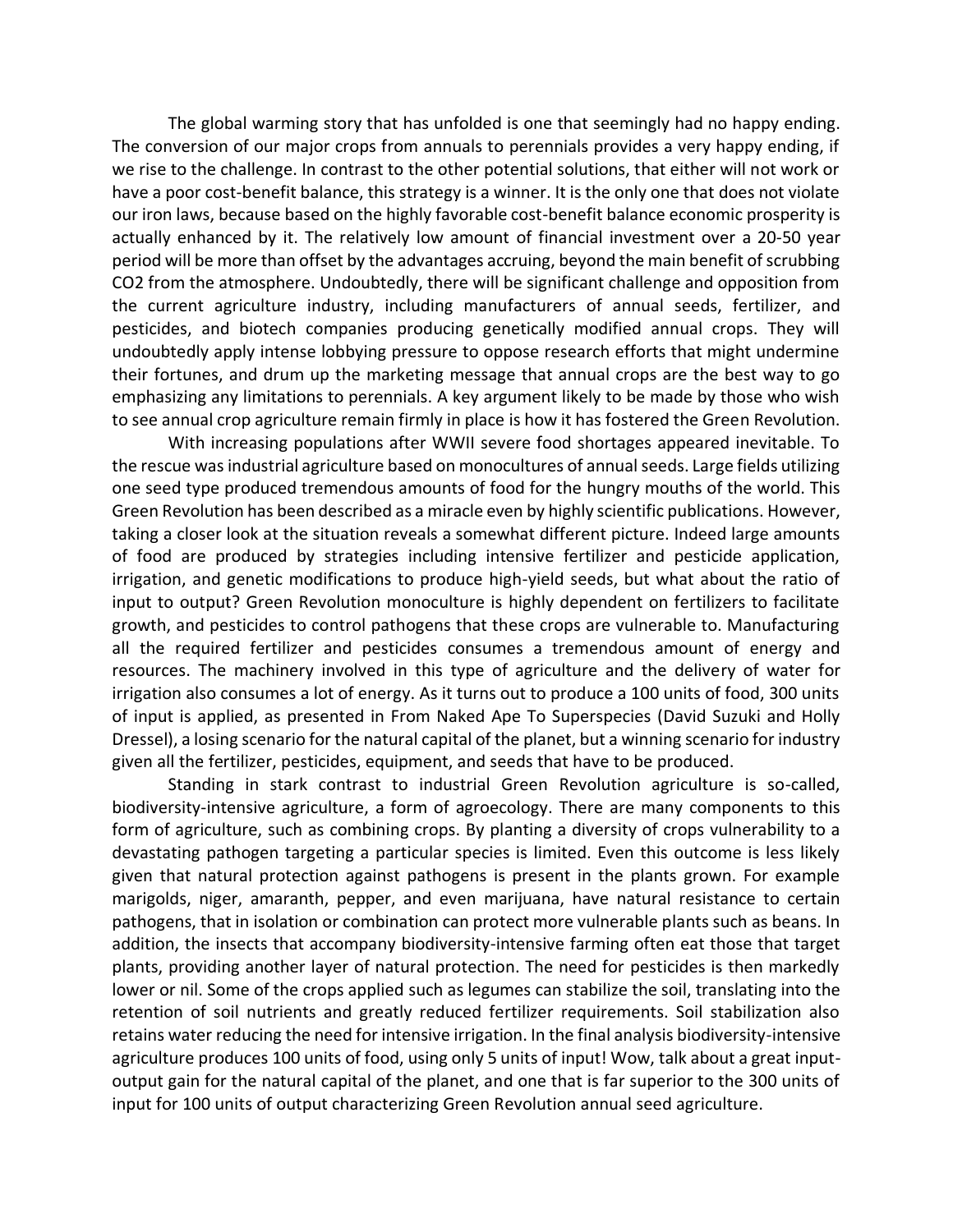Traditional agriculture techniques developed over thousands of years, and well before industrial fertilizers and pesticides were available, have been largely biodiversity-intensive. Tax records from pre-colonial India suggest that real agricultural yields (considering the input-output ratio) were 7-8 times higher than during the Green Revolution. Research by the World Bank and the International Food and Agriculture Organization, reveal that maximum productivity occurs on small fields up to 3 acres in size applying traditional agriculture. Third world colonization by first world nations transformed this highly productive and sustainable form of agriculture, and modern day industrial monoculture annual seed agriculture has virtually eliminated these advantageous agroecology practices. Imagine if we combined biodiversity-intensive agriculture practices with fully perennial crops. The input-output ratio would be amazing. All too often the crucial matter of the input-output ratio is ignored by industrial agriculture, because the results do not favor the strategies they are promoting. When the negative externality of rising atmospheric CO2 levels from these practices are accounted for, along with the highly beneficial CO2 absorption by perennials, the true input-output ratio is tremendously in favor of converting our annual crops to perennials, and utilizing agroecology techniques wherever and whenever feasible.

By considering the input-output ratio, the miracle of the Green Revolution fades to a more mundane story of unsustainable hyper-production based on intensive resource usage. The natural capital of the planet is diminished, while the artificial capital of agriculture-related corporations is enhanced. Consequently, if the agricultural industry waves the Green Revolution flag to support the value of monoculture annual seed crops, they can only do so by excluding any discussion of the dismal input-output ratio. In line with the optimism that perennials give for our future, it is feasible that the annual seed industry will step up to the plate and share its vast expertise and experience. A portion of the research funding for conversion of annual to perennial crops could even go to such firms if they come on board, compensating them for losses associated with the conversion, and bringing us closer to the goal of full perennial agriculture. Each of us as individual citizens will need to make politicians aware of this perennial option for managing global warming, and support related actions. Advocates of perennial agriculture will have to be vigilant for the inevitable opposition and counter it. Considering that we are all in the same big bathtub together with ongoing global warming representing a form of self-destruction, a concerted effort to convert our major grain crops to perennials does make sense. In addition, there is something very conceptually appealing to returning the world to its natural state in the process of managing global warming.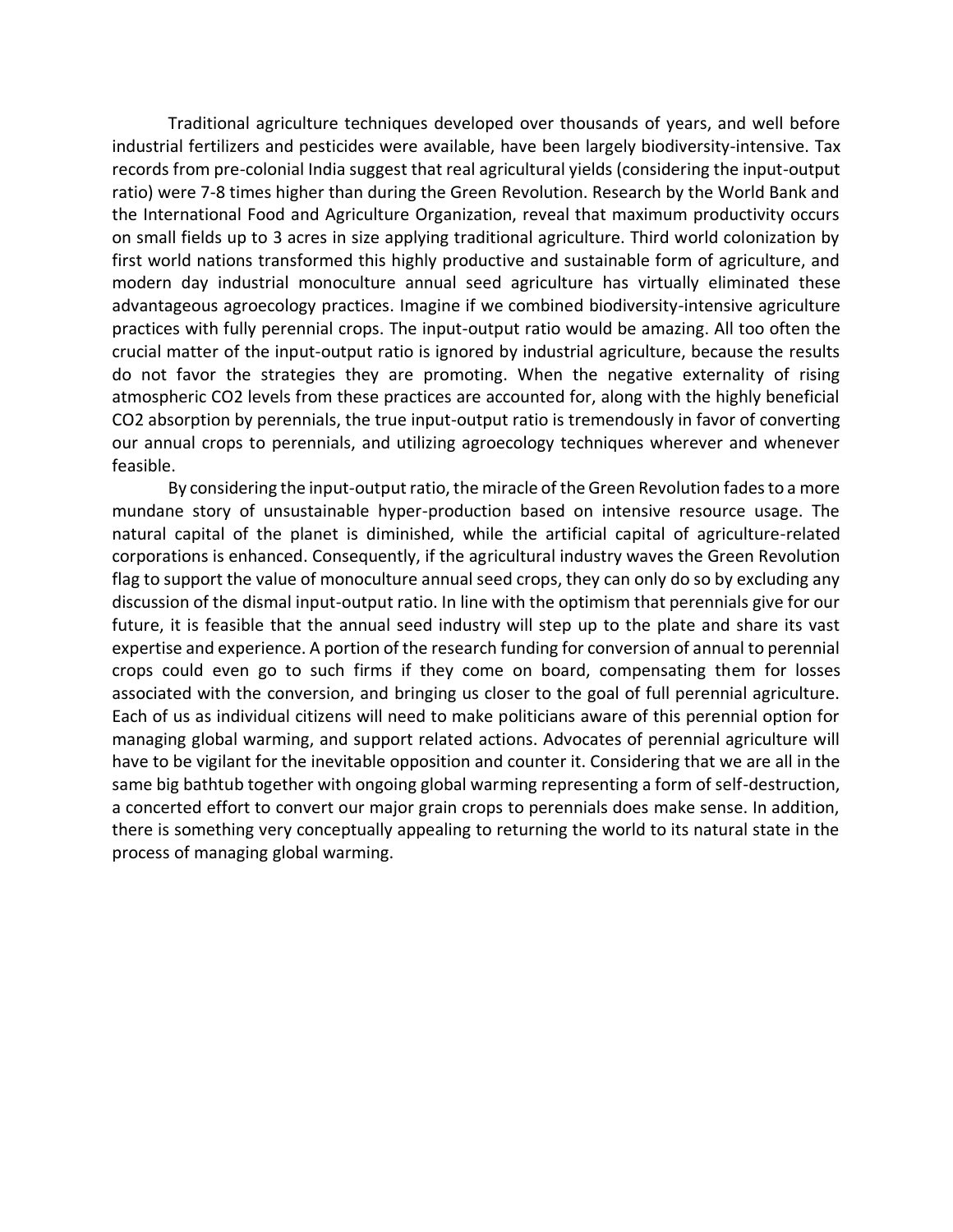### REFERENCES

Bartholet, J. (2012). Swept from Africa to the Amazon. Scientific American, February, 45-49.

Biello, D. (2011). The false promise of biofuels. Scientific American, August, 58-65.

Broecker, K. & Kunzig, R. (2008). Fixing Climate: What Past Climate Changes Reveal About The Current Threat-And How To Counter It. New York: Hill and Wang.

Cox, T., Glover, J., Van Tassel, D., Cox, C. & DeHann, L. (2006). Prospects for developing perennial grain crops. BioScience, 56(8), 649-659.

Dehaan, L., Van Tassel, D. & Cox, T. (2005). Perennial grain crops: A synthesis of ecology and plant breeding. Renewable Agriculture And Food Systems, 20(1), 5-14.

Ford, R. (2012). A working landscape. Ontario Nature, 18-23.

Gantzer, C., Anderson, S., Thompson, A. & Brown, J. (1990). Estimating soil erosion after 100 years of cropping on sanborn field. Journal Of Soil And Water Conservation, 45, 641-644.

Goodwin, W. (2012). Eutrophication: The arrow to the heart of coral reefs. Alert Diver, Spring, 104-105.

Gore, A. (2006). An Inconvenient Truth. Emmaus, PA: Rodale.

Huber, G. & Dale, B. (2009). Grassoline at the pump. Scientific American, July, 52-59.

Jackson, W. (2010). Tackling the oldest environmental problem: Agriculture and its impact on soil. The Post Carbon Reader Series: Food. Santa Rosa, California: Post Carbon Institute.

Kolbert, E. (2011). The acid sea. National Geographic, April, 100-121.

Lackner, K. (2009). Capture of carbon dioxide from ambient air. European Physical Journal: Special Topics, 176(1), 93-106.

Lorine, J. (2009-10 Winter). Power struggles. Ontario Nature, 22-27.

McInerney, F., & Wing, S. (2011). The Paleocene-eocene thermal maximum: A perturbation of carbon cycle, climate, and biosphere with implications for the future. Annual Review of Earth and Planetary Sciences, 39, 489-516.

Mims, C. (2011). Crops that don't need planting. Scientific American, December. 48.